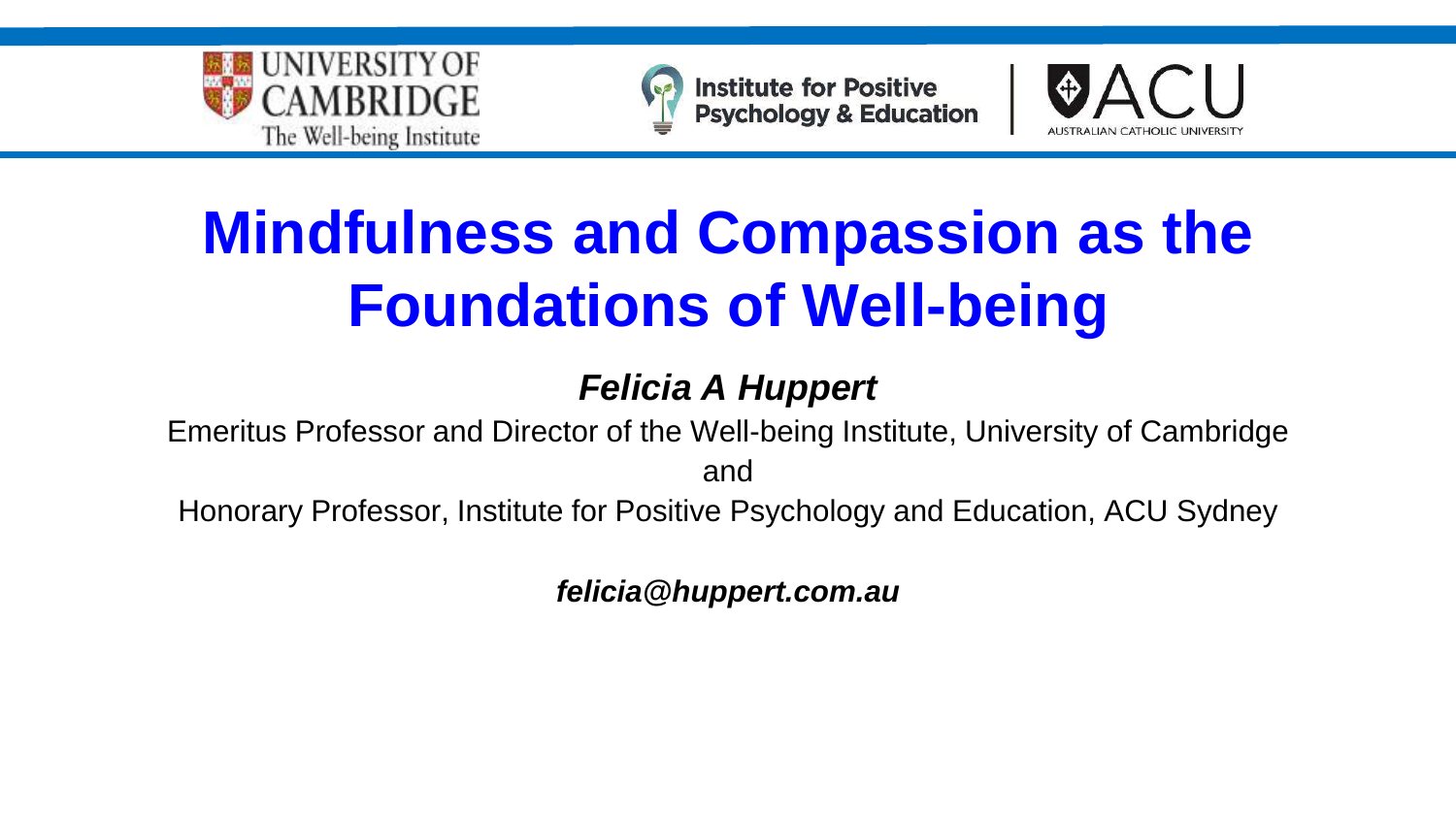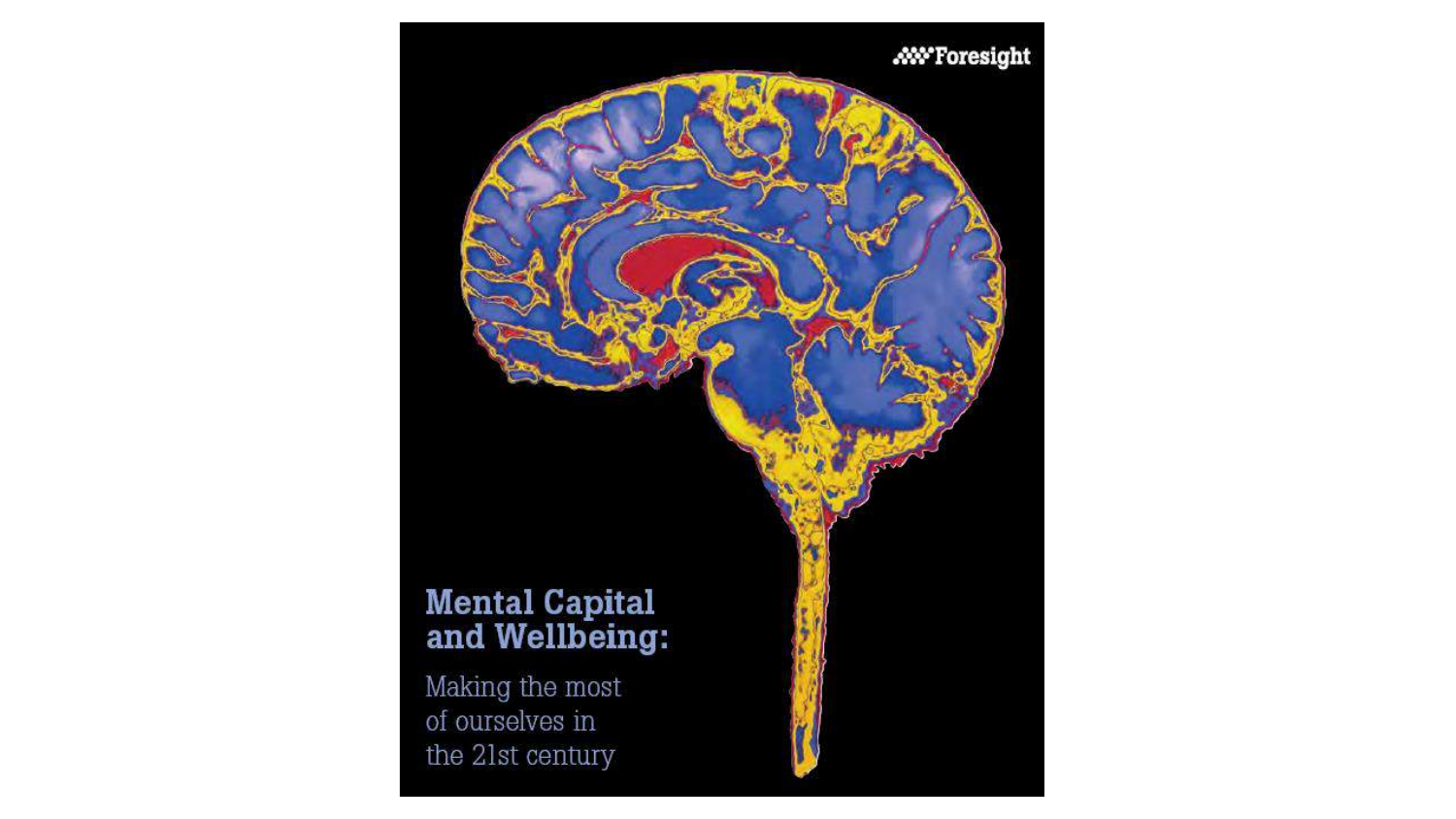# **Five ways to well-being**

#### **UK Government Office for Science**



neweconomics.org/projects/five-ways-well-being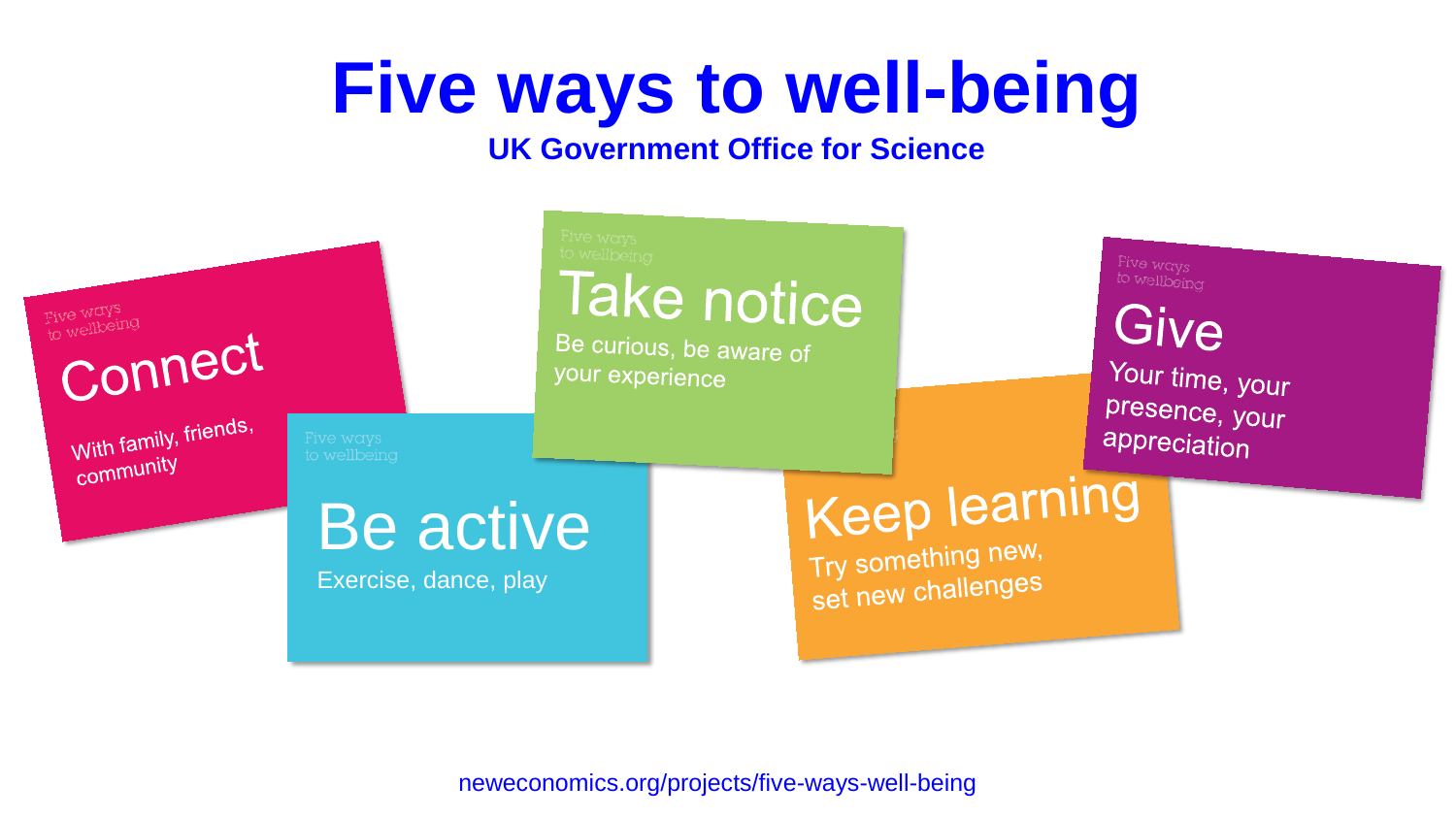## **What is mindfulness?**

**Put simply, mindfulness is the ability to be aware of our experience as it is happening, while maintaining an attitude of gentle curiosity.**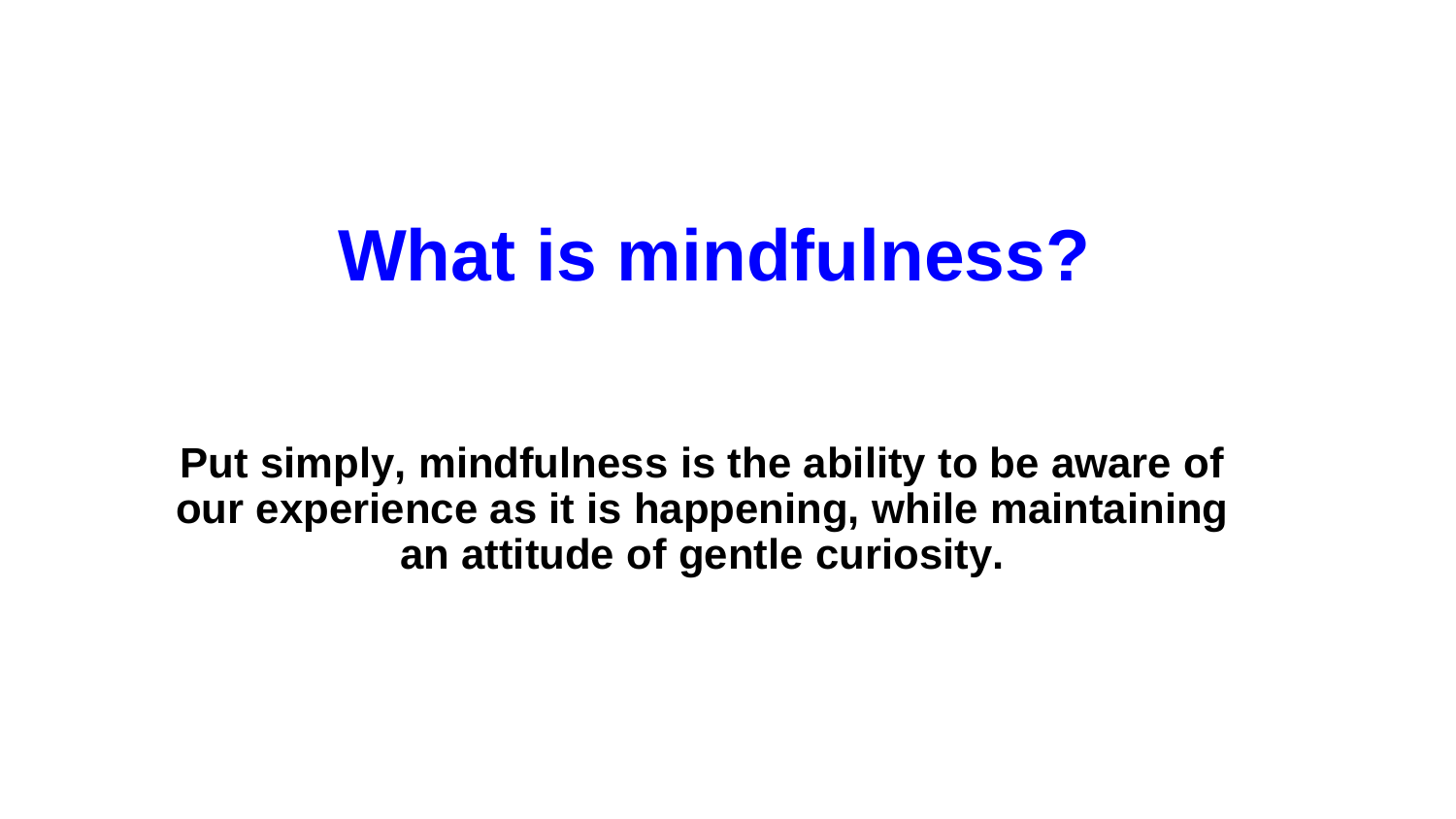# **Effects of mindfulness**

- **A peaceful space in our busy lives**
- **Deeper listening, seeing more clearly**
- **Greater insight and understanding**
- **Better choices, wiser decisions.**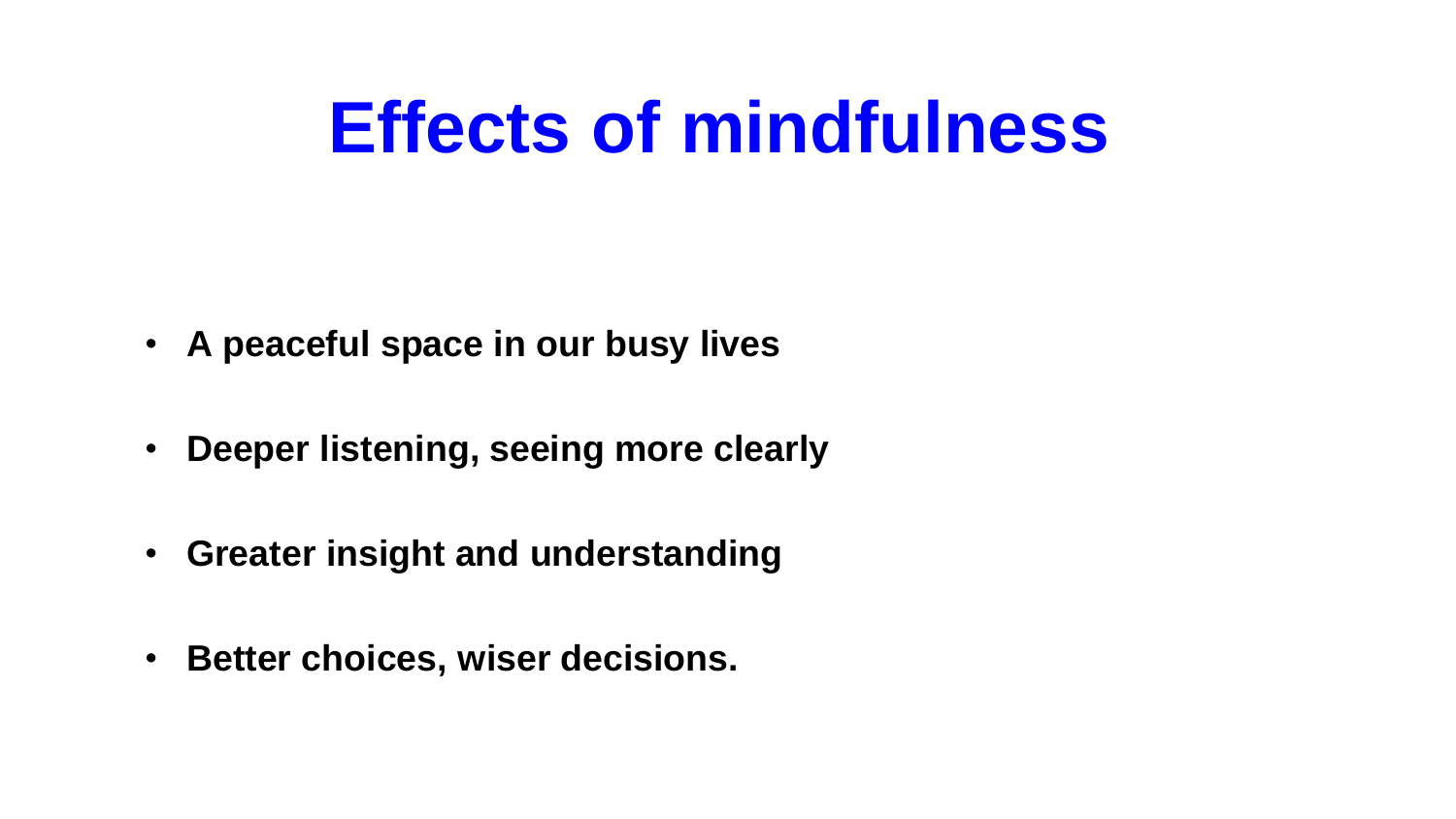## **Mindfulness as mental training** Training covers some very basic skills

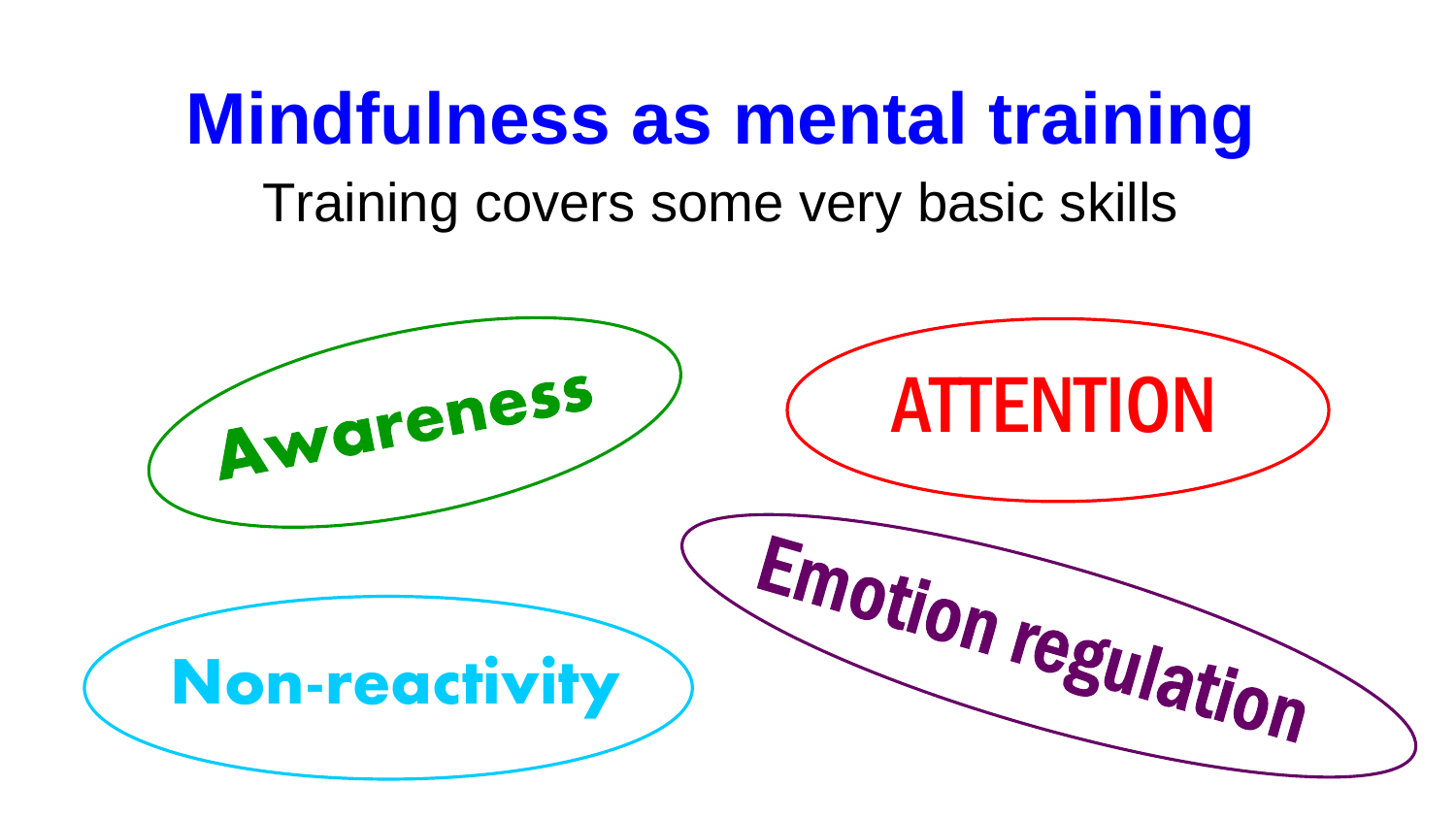## **Mindfulness has two components**

## **What to do**

Pay attention **Notice Observe** Be aware

## **How to do it**

With friendly curiosity, Openness, acceptance Non-judgement Kindness

From Ruth Baer, 2016., based on Bishop et al., Clinical Psychology: Science and Practice, 2004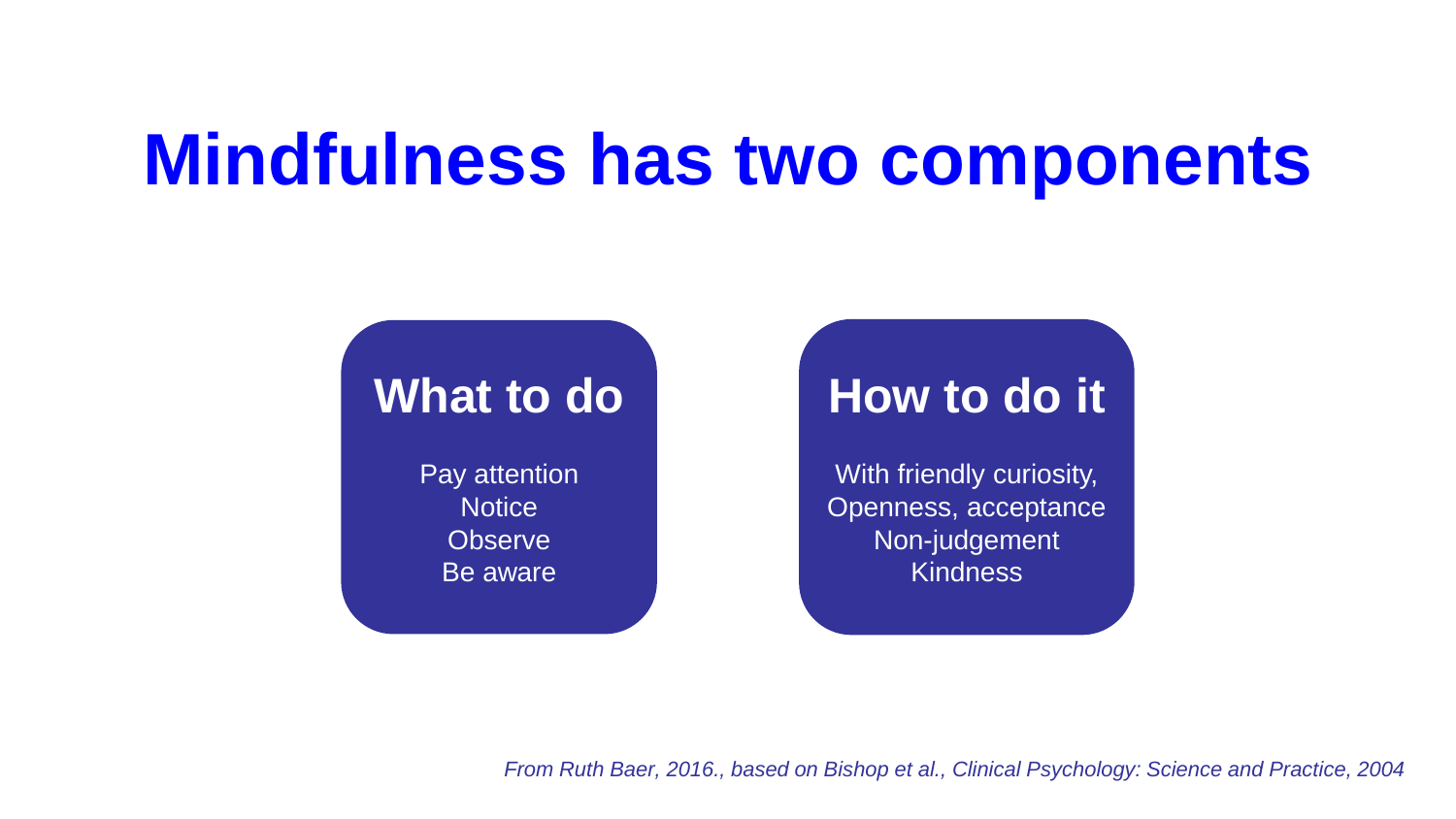**The science of mindfulness**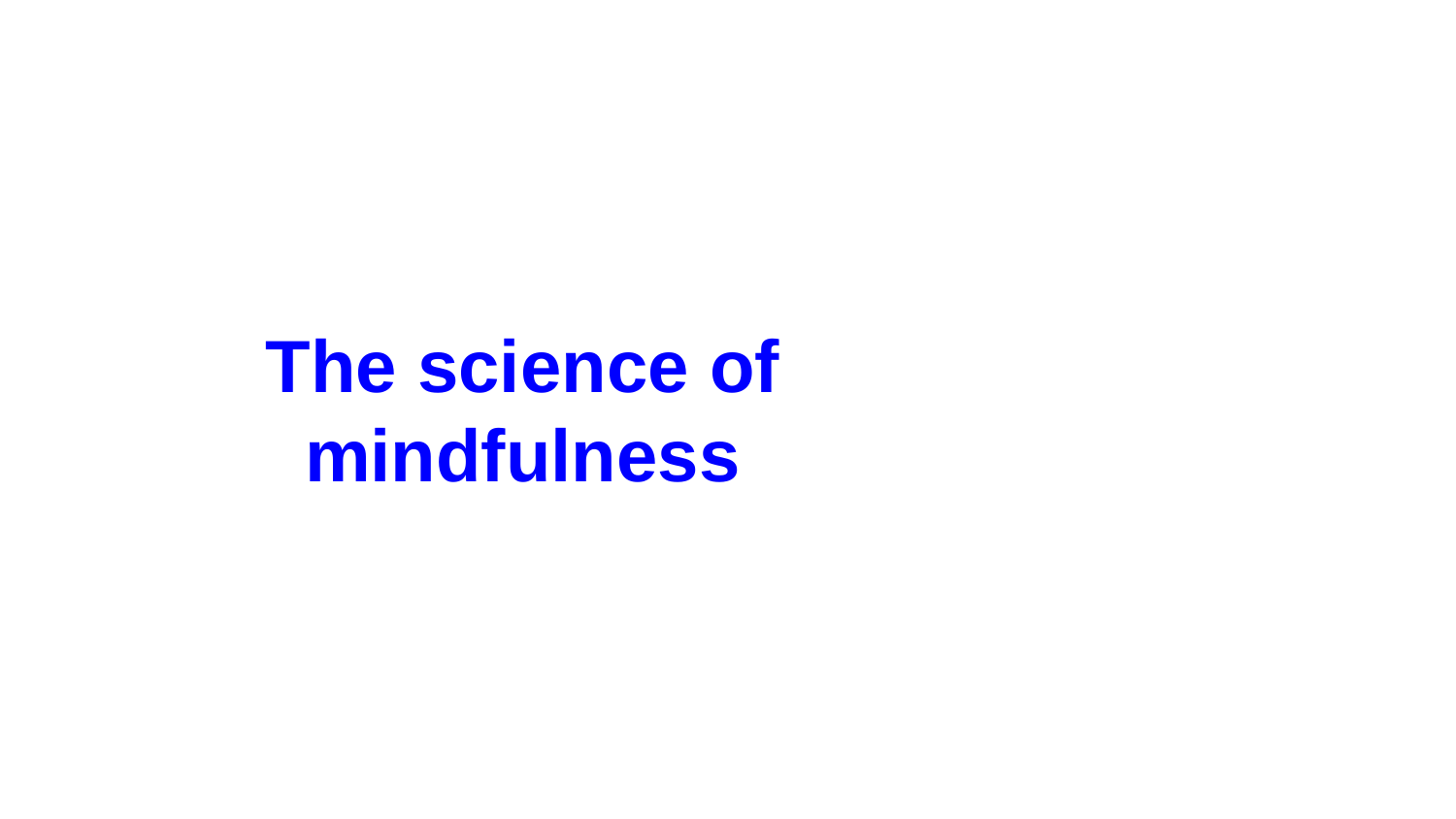# **Benefits of Mindfulness Training**

Review of high quality research – Creswell, Annual Reviews Psychology, 2017

## **Mental and physical health**

- depression, anxiety
- substance abuse
- chronic pain
- stress response

## **Interpersonal outcomes**

- relationship quality
- perspective taking
- pro-social behaviour

### **Cognitive and affective processes**

- sustained attention, working memory
- problem solving
- positive mood
- emotion regulation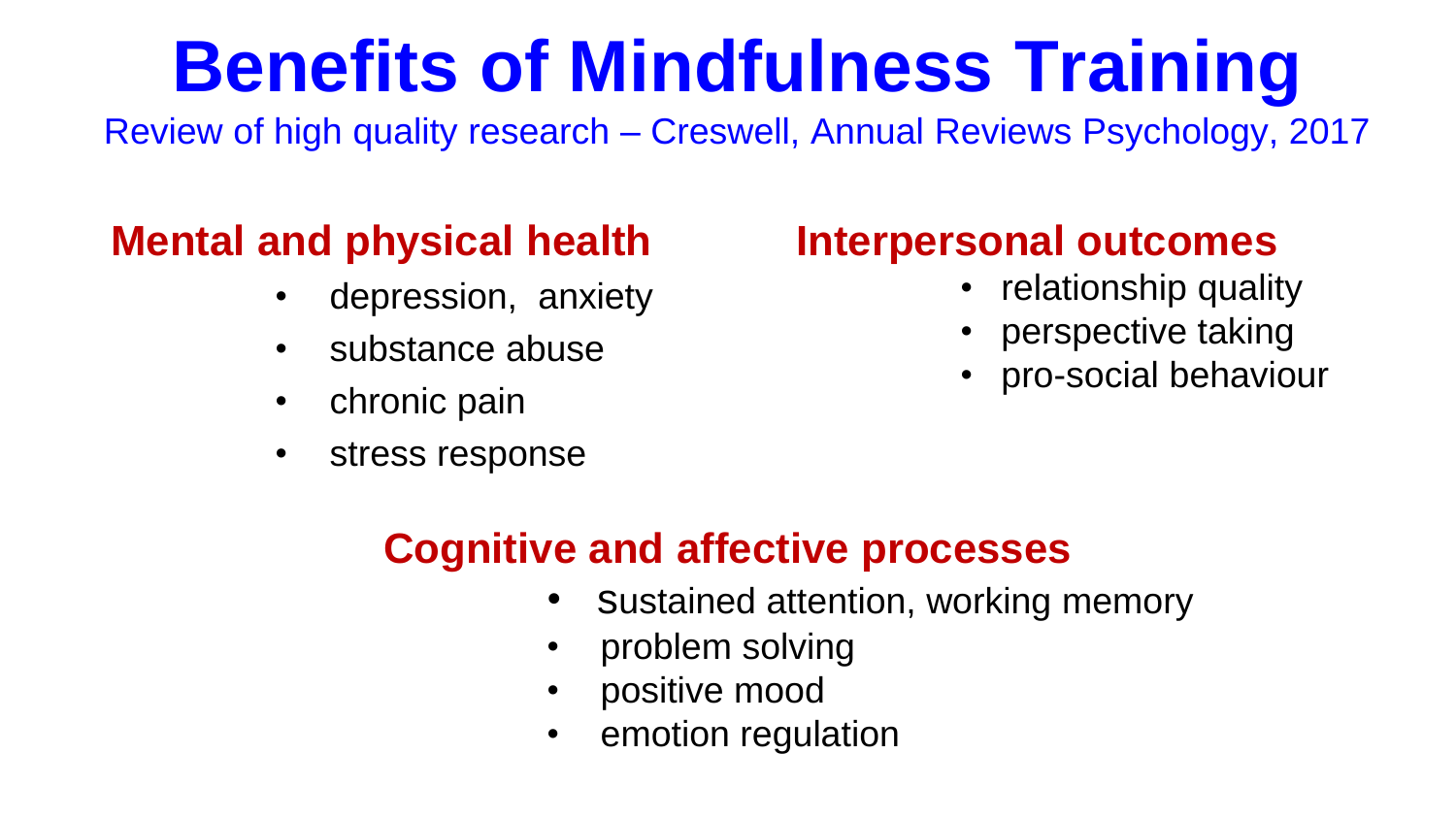## **Brain regions that show the greatest activity during mindfulness practise**



Tang et al., Nature 2015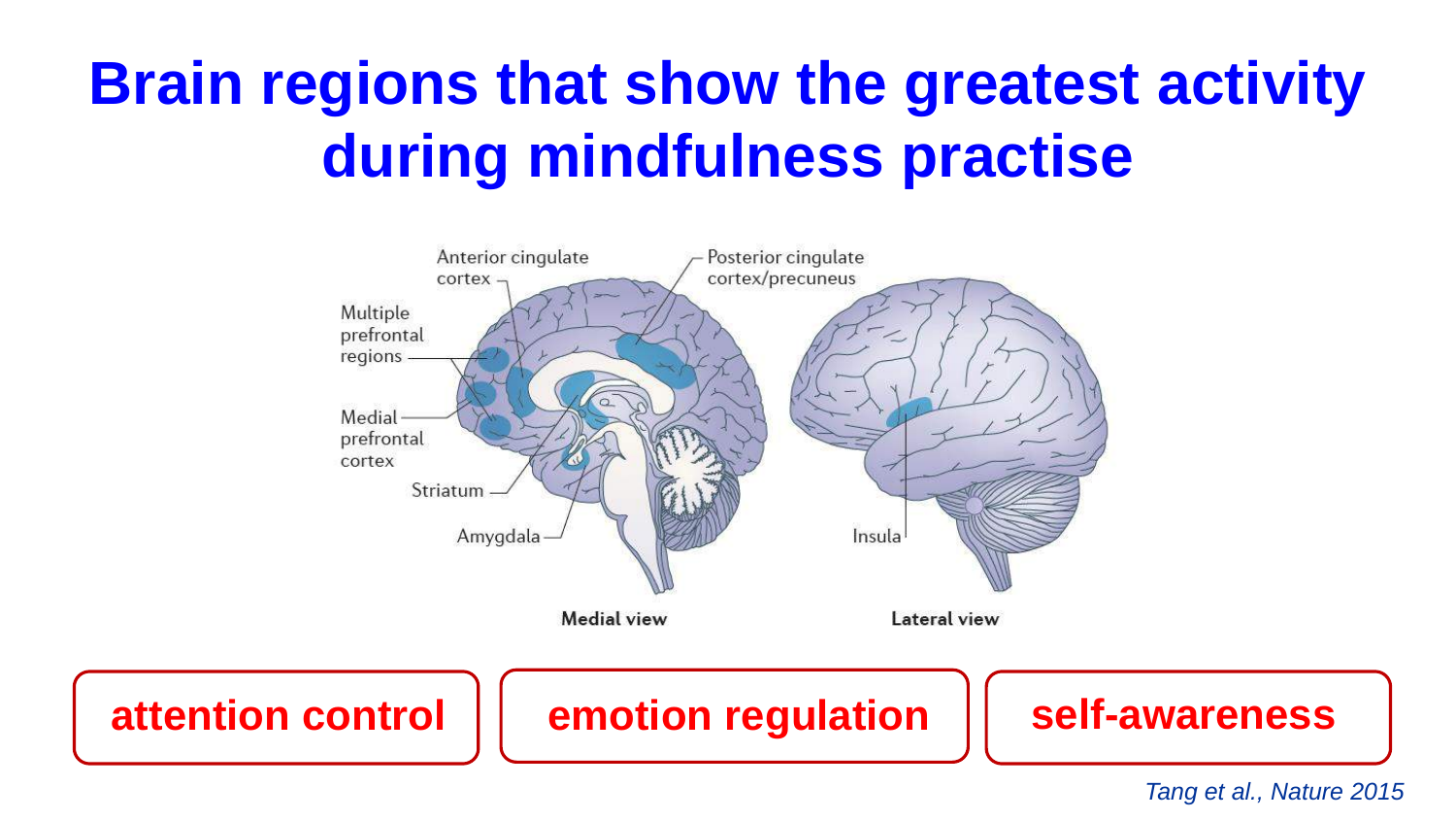# **Structural brain changes after mindfulness training**

A standard 8 week MBSR course lead to increased grey

matter density in brain regions associated with:

- **attention, learning and memory**
- **emotion regulation**
- **self-awareness**
- **bodily awareness**
- **compassion**

Hölzel et al., Psychiatry Research: Neuroimaging, 2011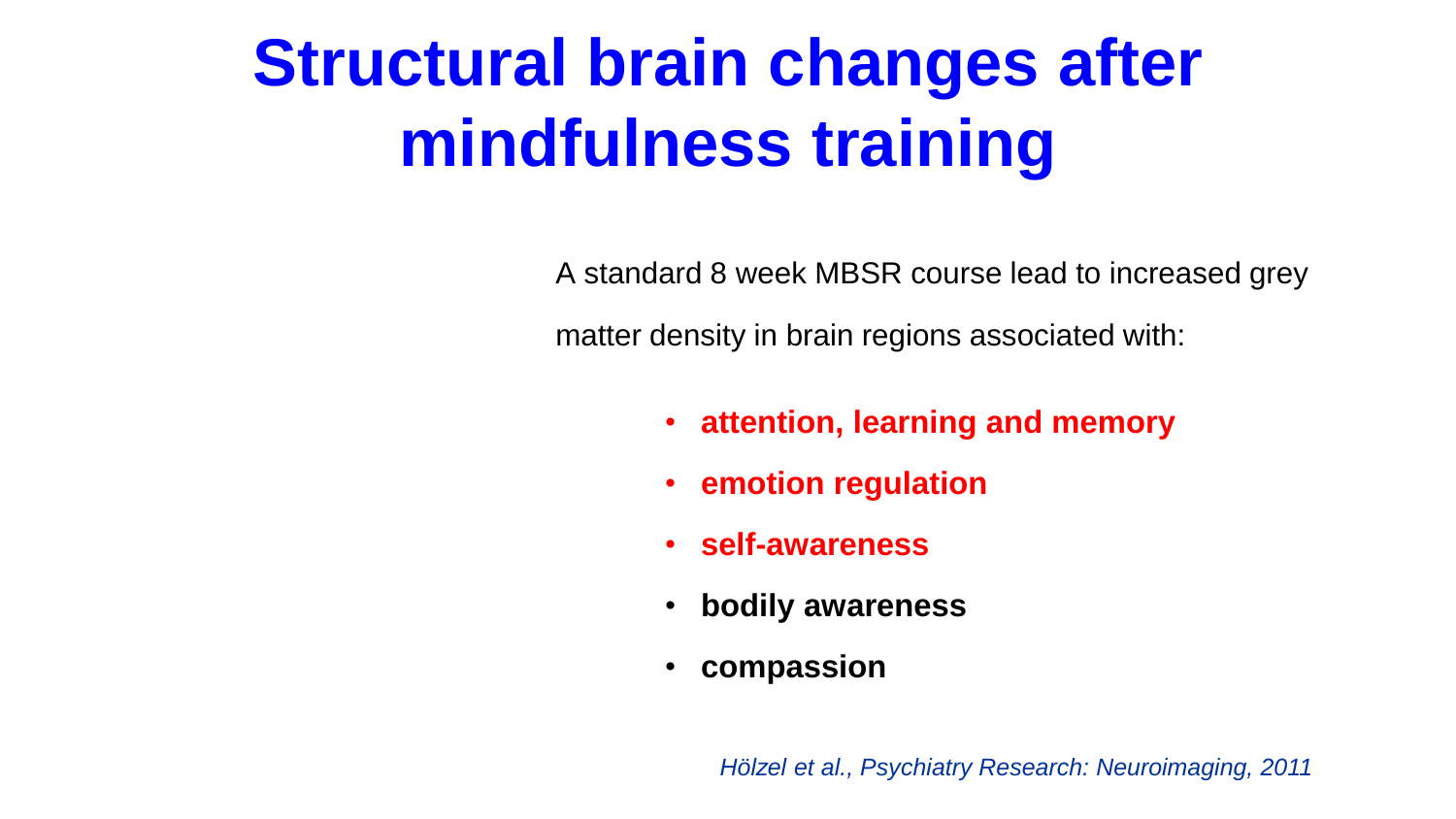# **Applications of mindfulness training**

- Clinical
- Schools and education
- Business organisations
- Military
- Sport
- Family/couples counselling
- Prison
- Parliament politicians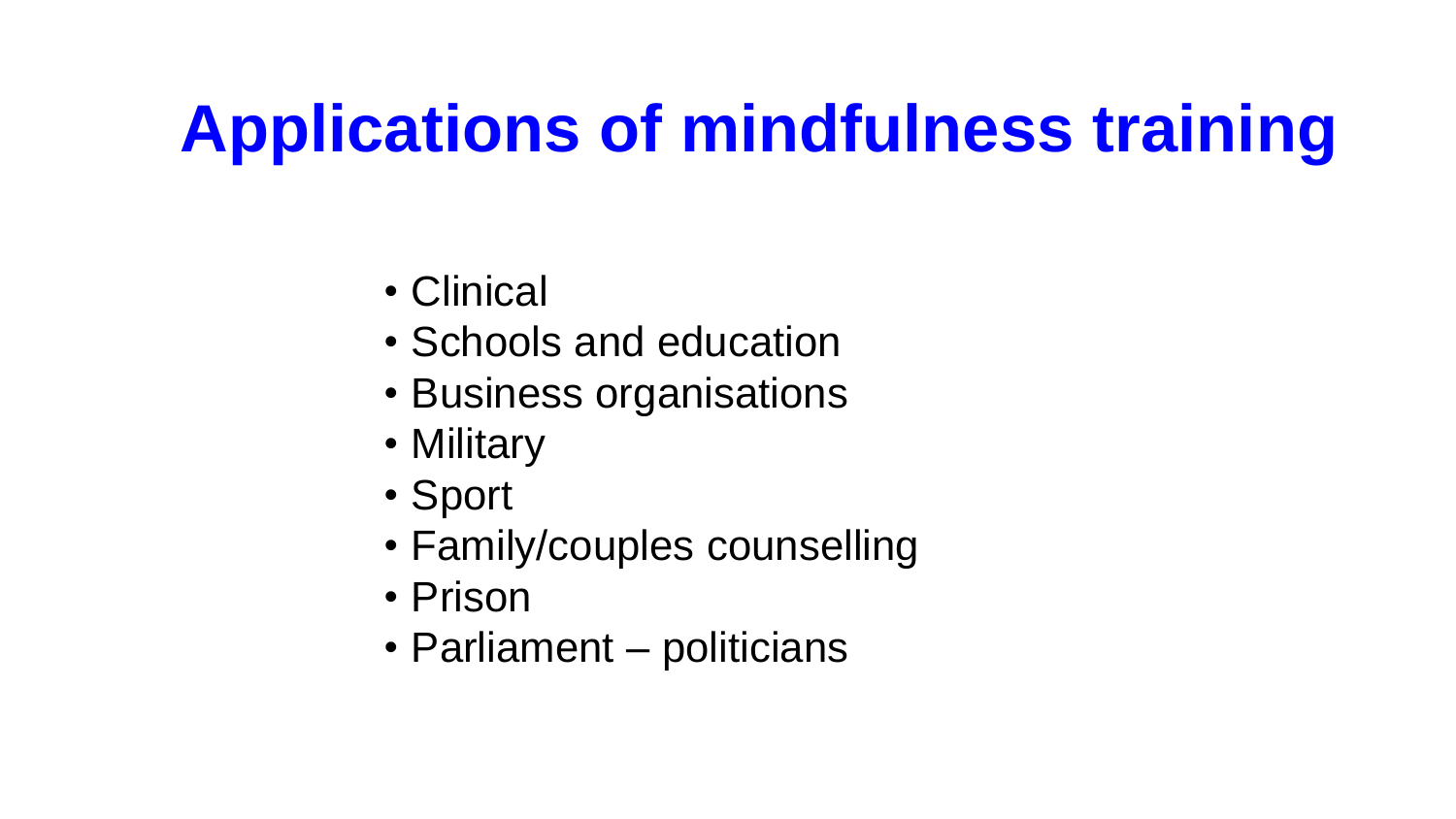## **Mindfulness and Education**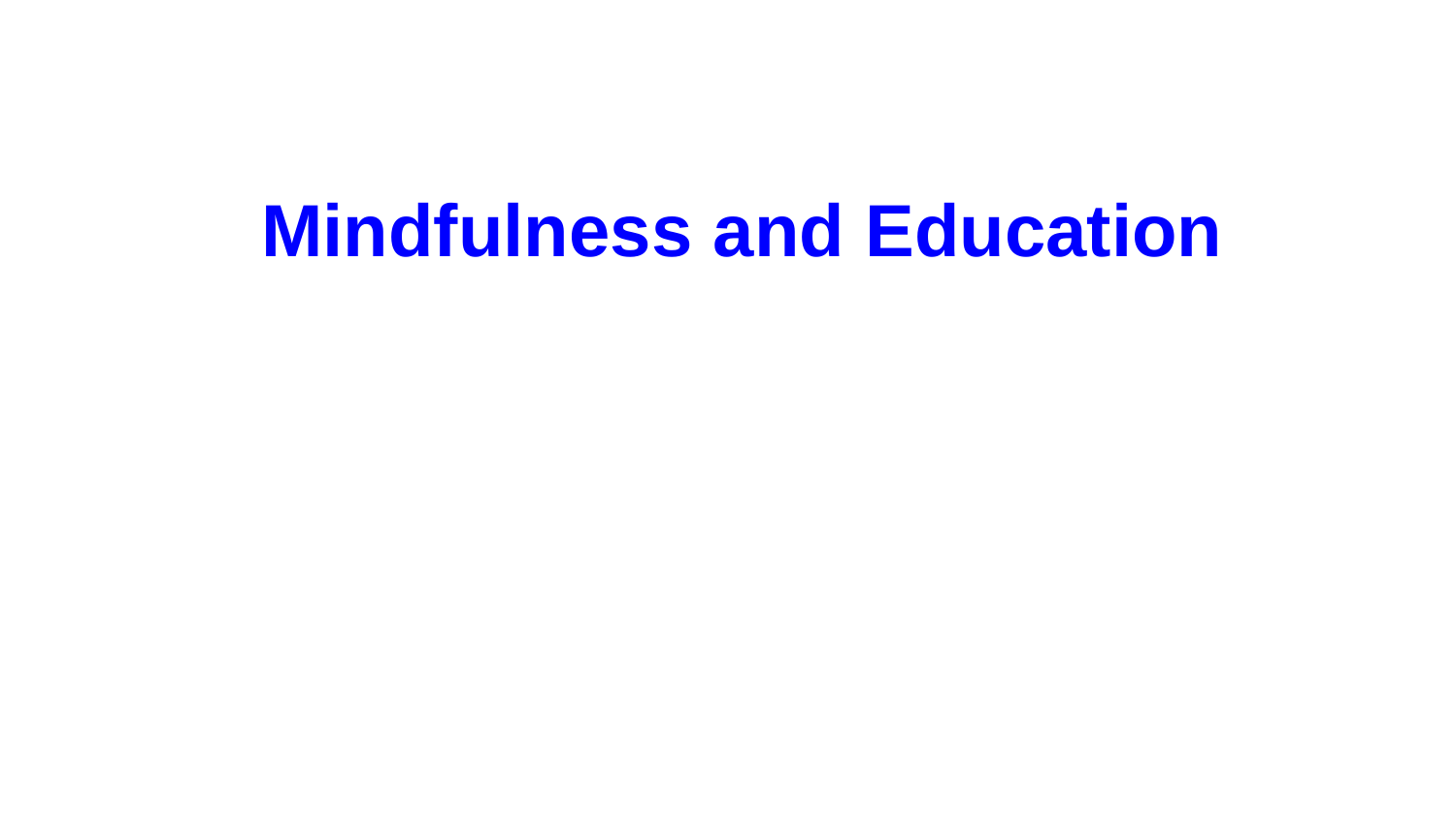## **Effects of mindfulness in students**

Reviews by Meiklejohn et al, Mindfulness, 2012; and Weare, in The Psychology of Meditation: Research and Practice, 2016

- **cognitive skills - attention and working memory**
- **academic skills**
- **social skills**
- **emotion regulation**
- **self-esteem**
- **improvements in mood**
- **decreases in anxiety, stress and fatigue**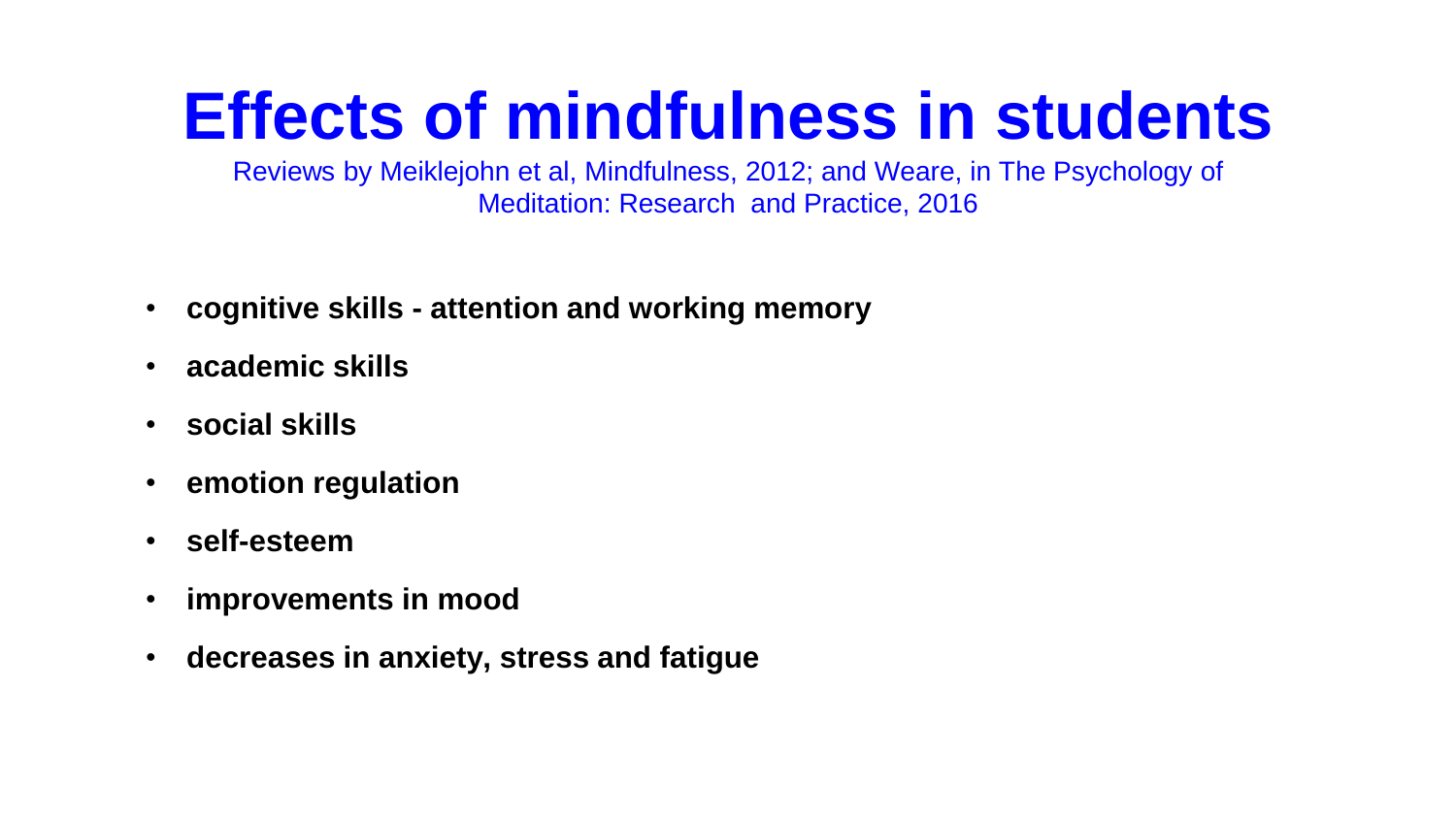

https://mindfulnessinschools.org/ https://mindfulnessaustralia.net.au/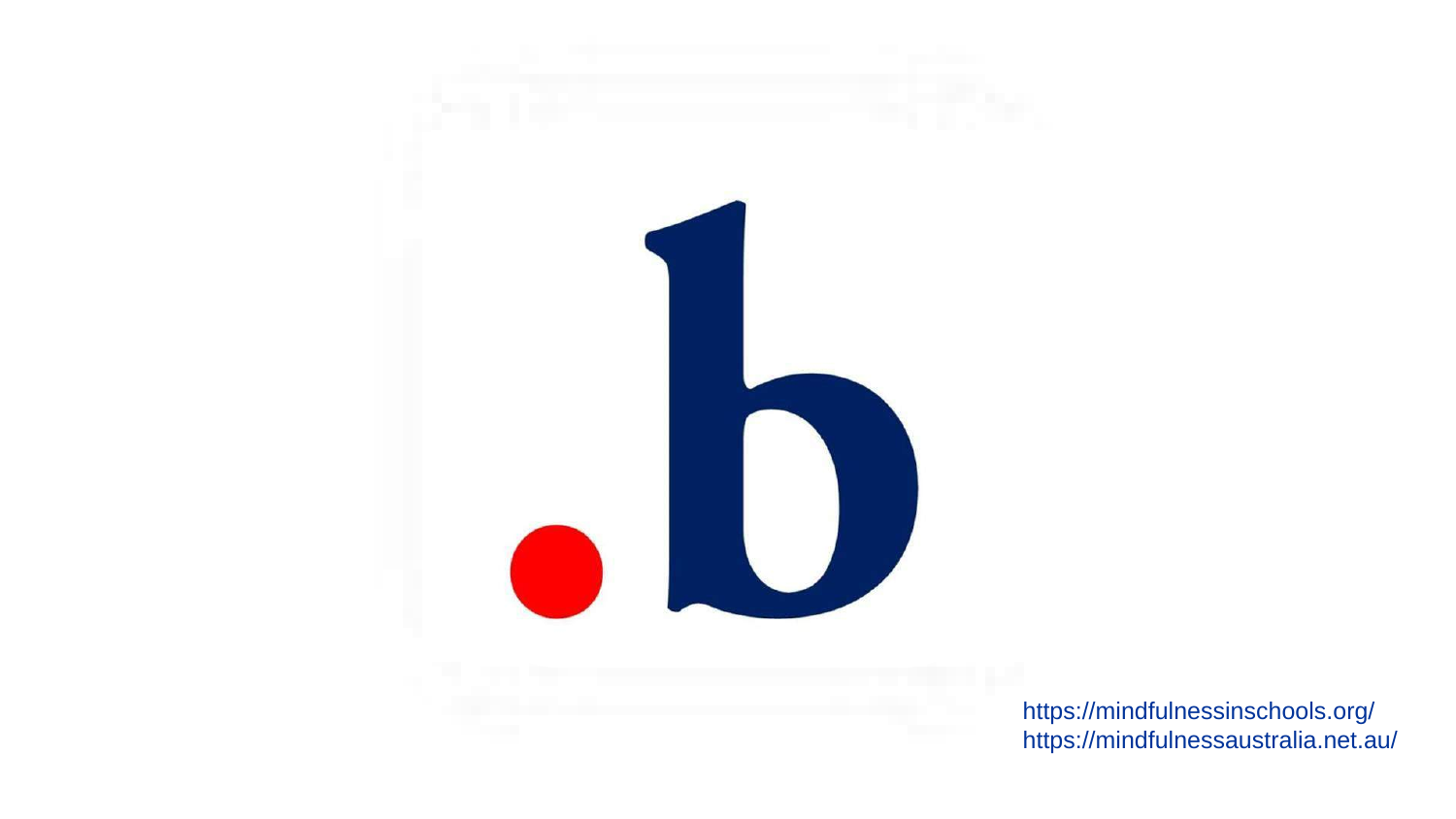# **School-based mindfulness training improves well-being**

Huppert & Johnson, Journal of Positive Psychology, 2010



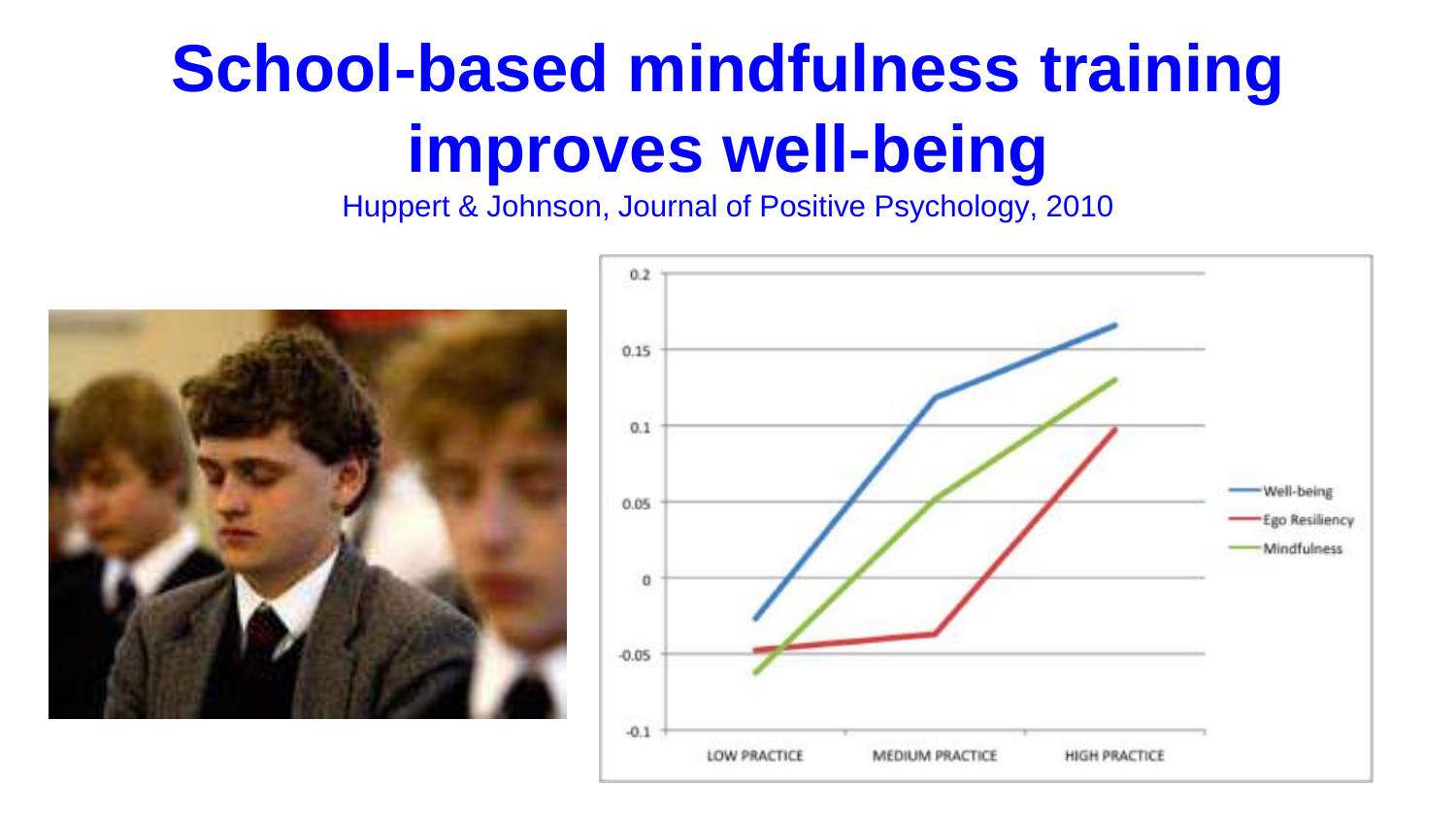#### **Mindfulness in Schools Mindfulness in Schools Outcome comparisons in adolescents at post-intervention and 3-month**

**Outcome comparisons in adolescents at post-intervention and 3-month follow-up (N=522) Kuyken et al., Brit. J. Psychiatry, 2013**  Kuyken et al., Brit. J. Psychiatry, 2013



*Figure*. Outcome Comparisons at Post-intervention and 3-month follow-up (N=522); Kuyken et al., 2013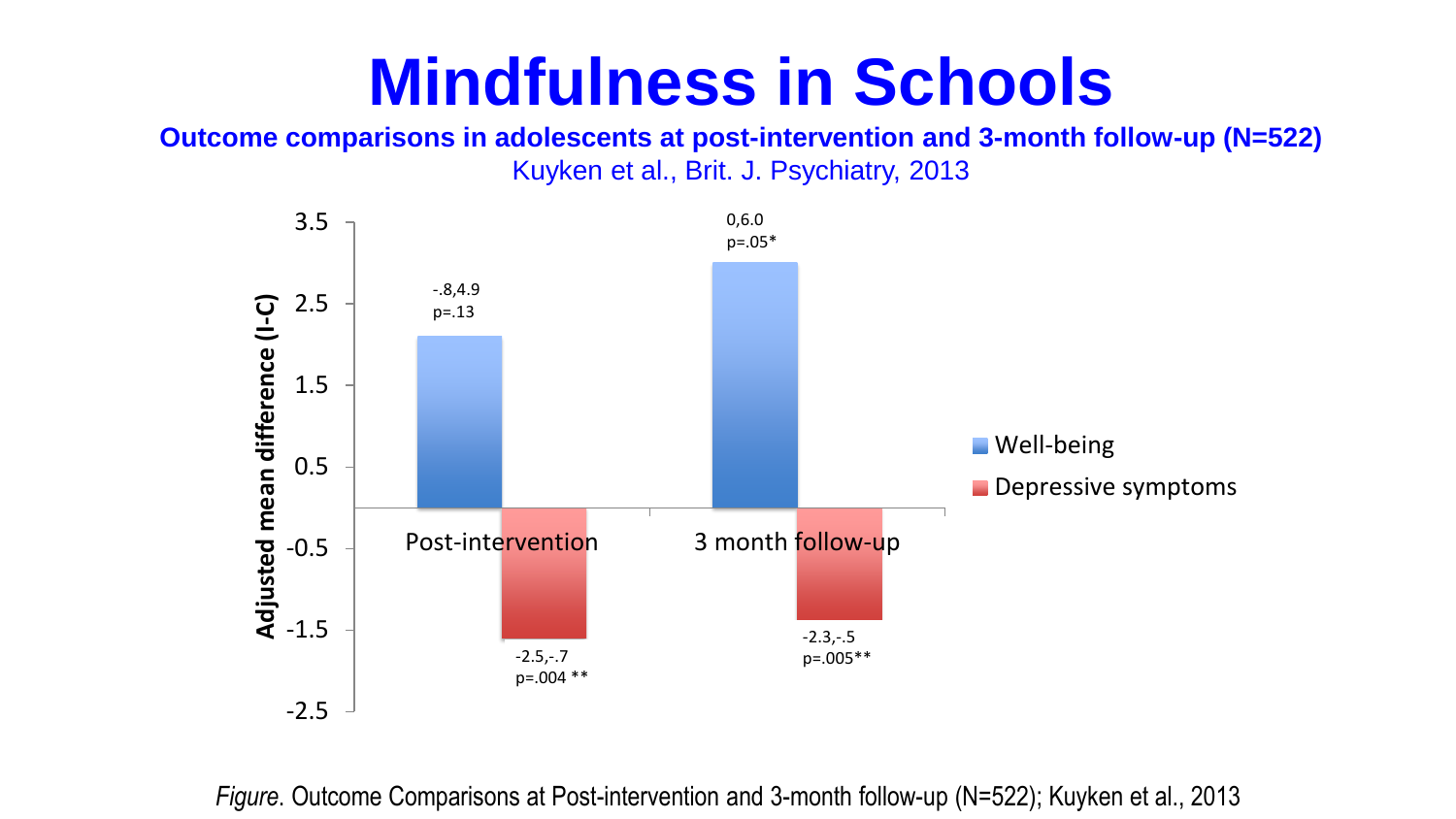## **MYRIAD**

## **Mindfulness and Resilience in Adolescence**

Led by Oxford Mindfulness Centre, funded by the Wellcome Trust, UK

- Randomised controlled trails of:
	- teacher training
	- student training
- 2 year follow up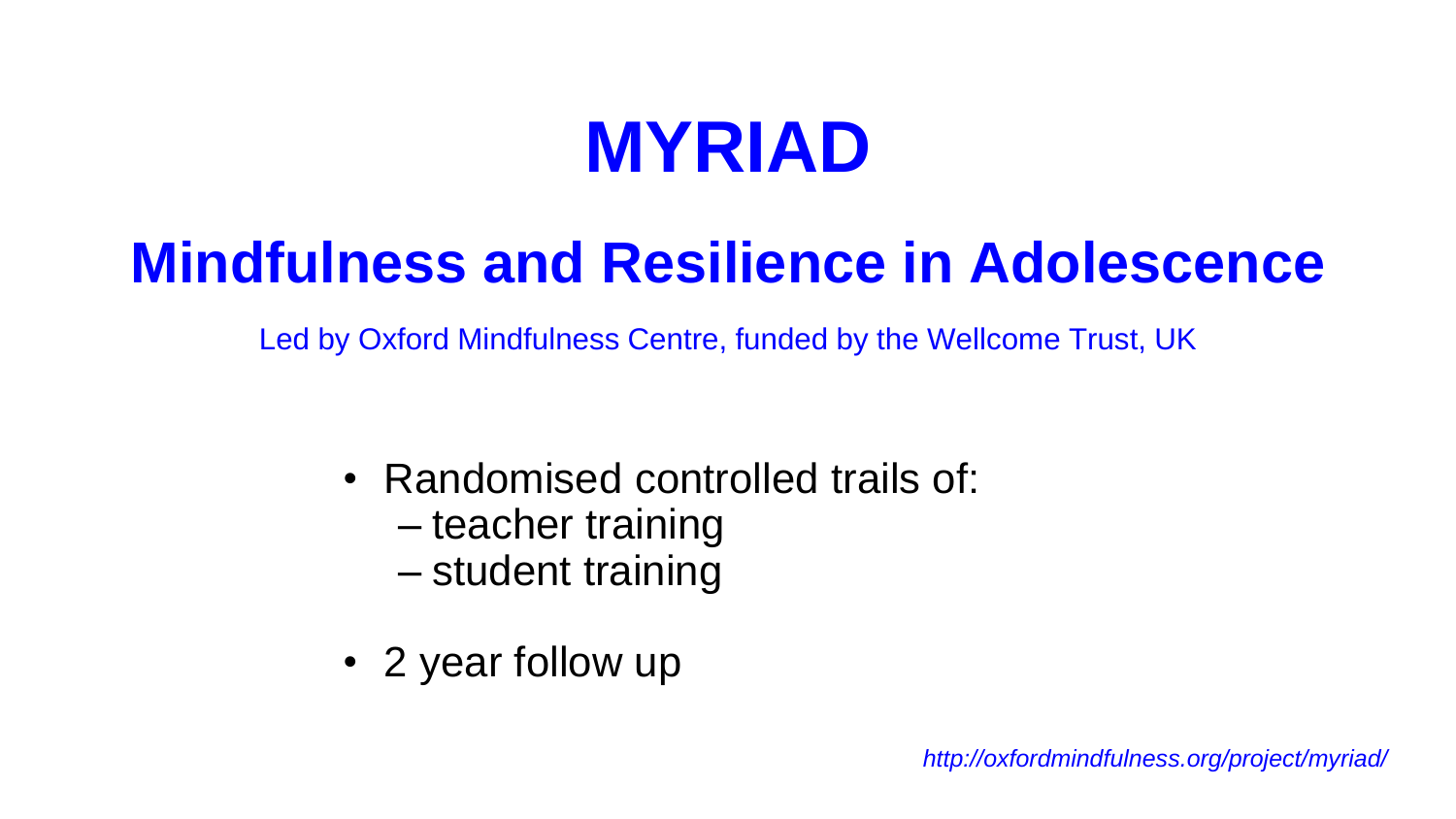# **Effects of mindfulness-based teacher training**

Systematic review by Hwang et al, Teaching and Teacher Education, 2017

Personal training in mindfulness skills can increase:

- teachers' well-being
- emotion regulation
- reductions in stress, distress and burnout
- teaching self-efficacy
- ability to manage classroom behaviour
- ability to establish and maintain supportive relationships with students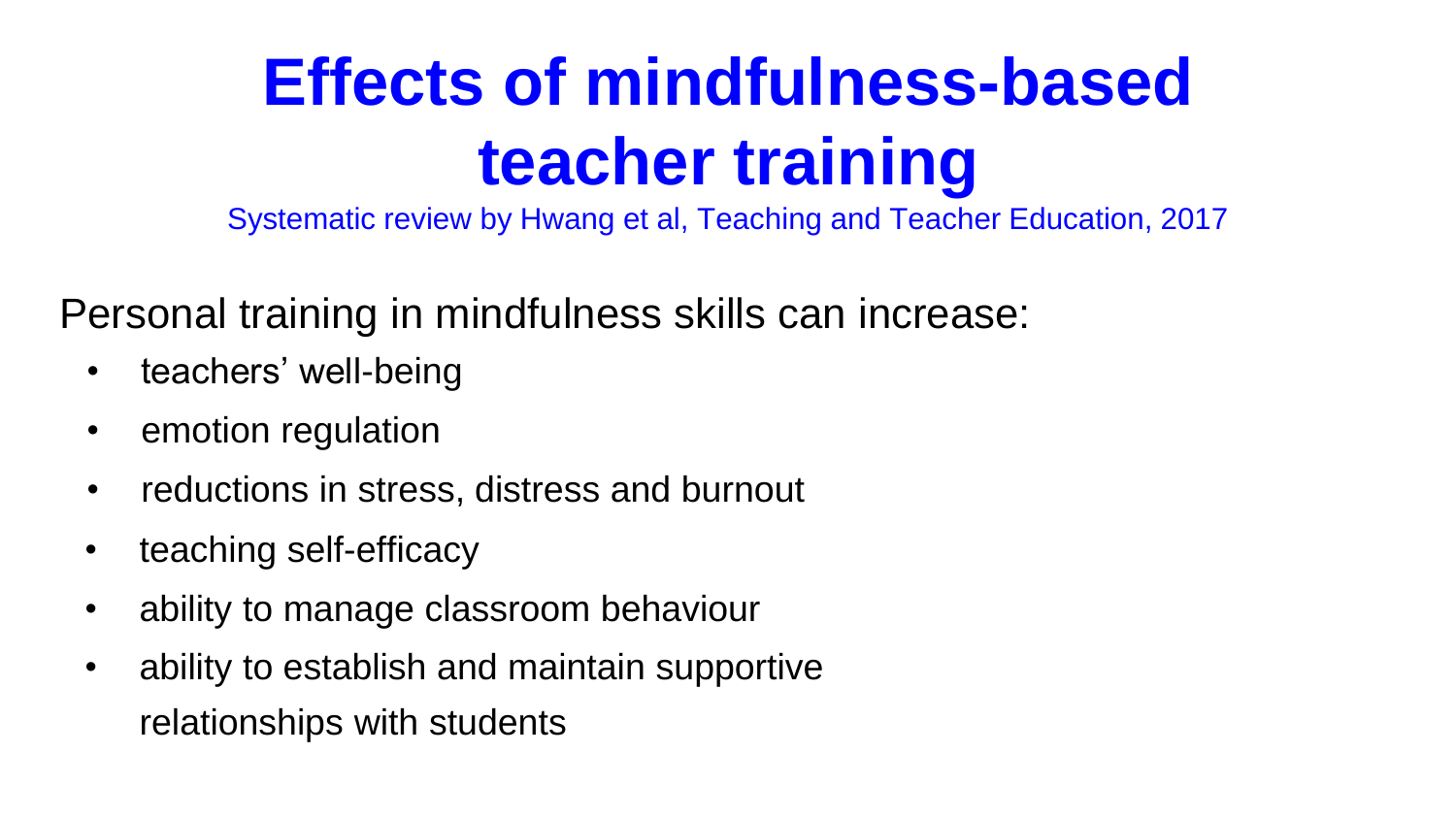## **Effects of self-compassion training or induction**

• Prevents depression relapse

Kuyken et al., Behaviour Research & Therapy, 2010

• Increased happiness

Shapiro & Mongrain, Journal of Positive Psychology,2010

• Increased motivation to change for the better

Breins & Chen, Personality and Social Psychology Bulletin, 2012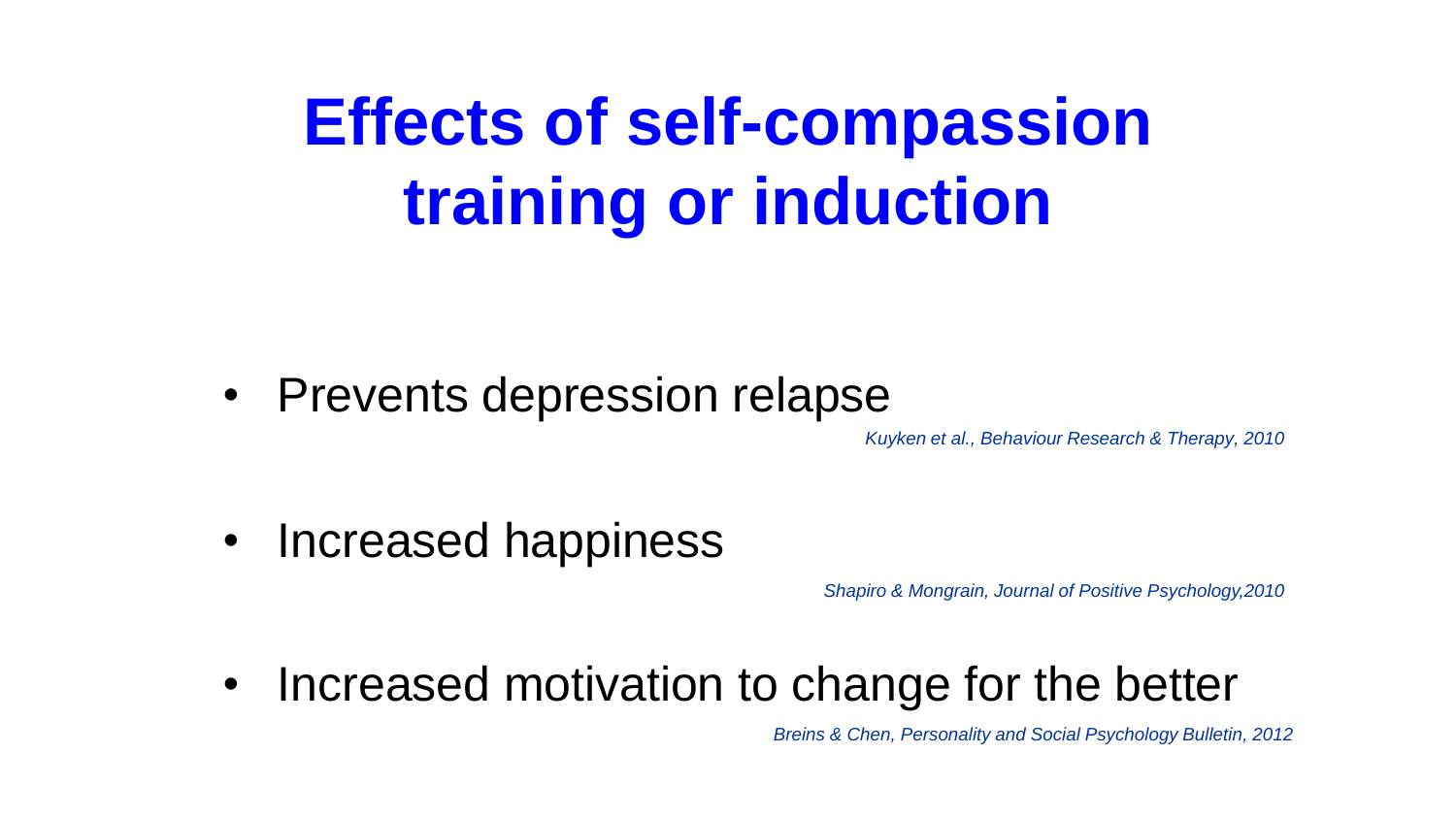## **Compassion towards others**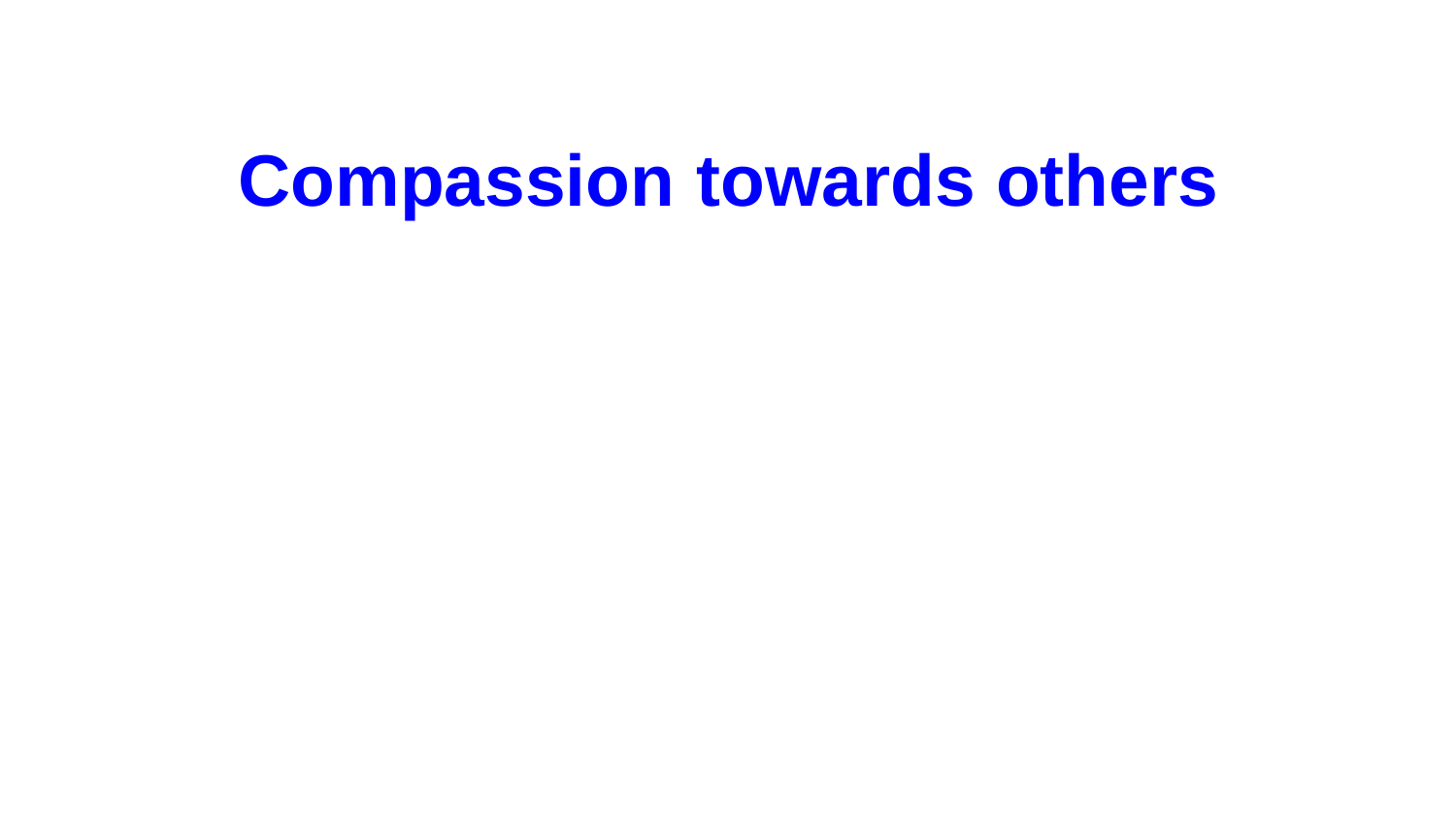## **Benefits of compassion training**

Systematic review and meta-analysis by Shonin et al., Mindfulness, 2015

Better mood, less distress

**Positive** thinking

Interpersonal relationships

Empathic accuracy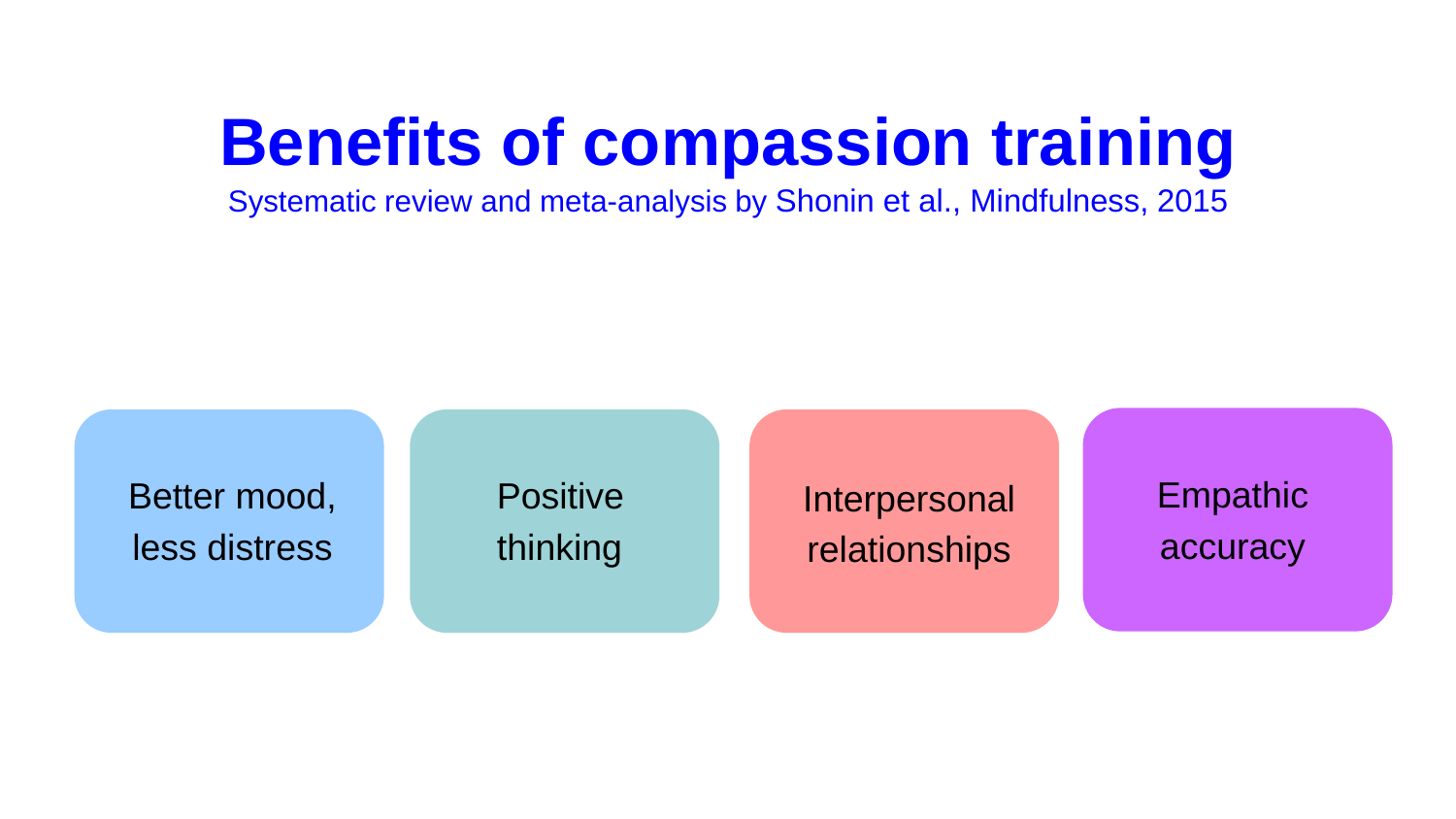## **Enhancing self-regulation and pro-social behaviour in young children The Kindness Curriculum**

Randomised controlled trial with 68 pre-school children.

12 week mindfulness-based pro-social skills training versus waitlist control.

Benefits of kindness curriculum:

- **social competence**
- **cognitive flexibility**
- **delayed gratification**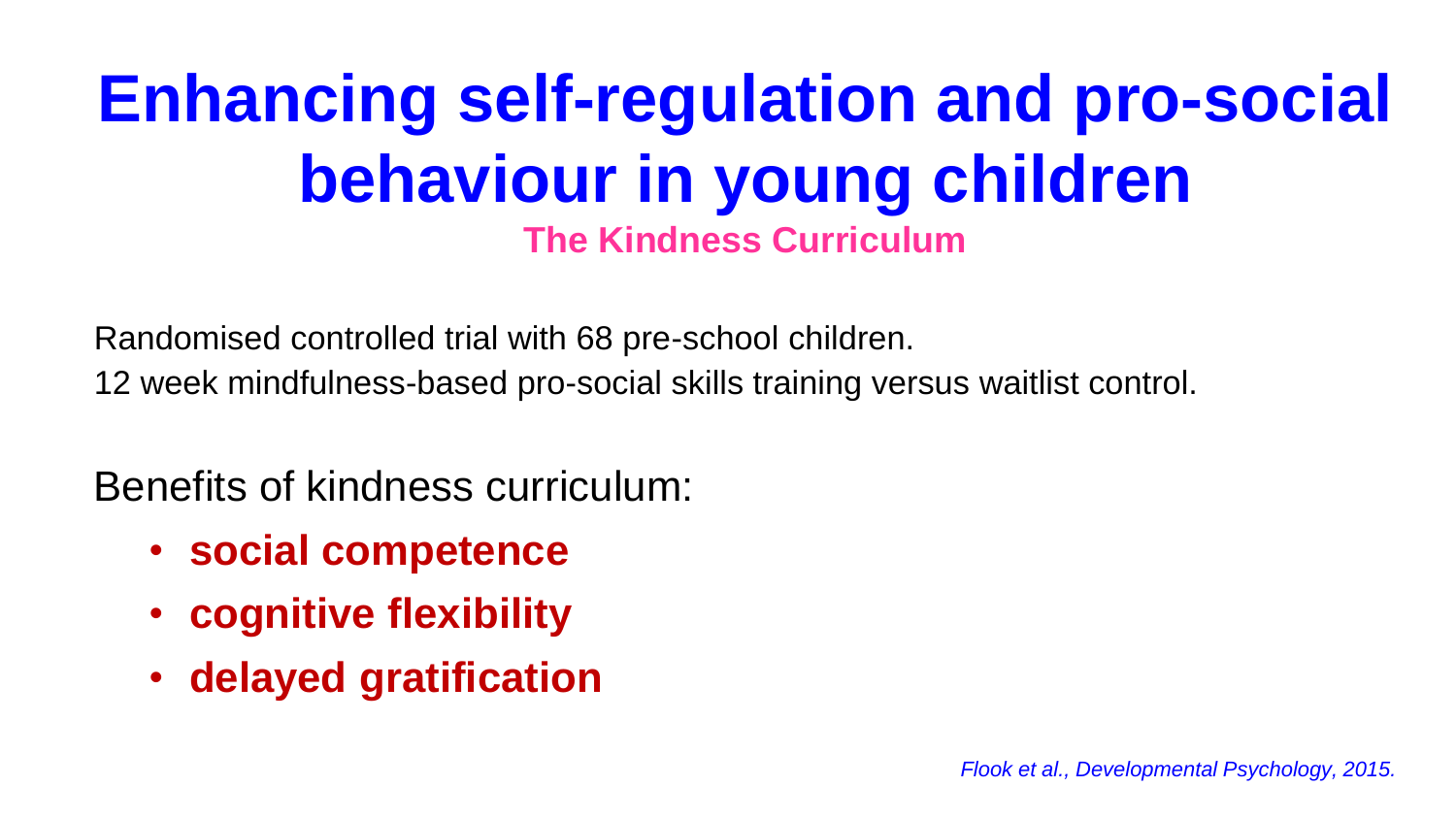## **Findings from neuroscience of compassion**

**Brain activation of regions associated with:**

**Affiliation** 

Positive emotions

Reward processing

Based on Singer & Klimecki, Current Biology, 2014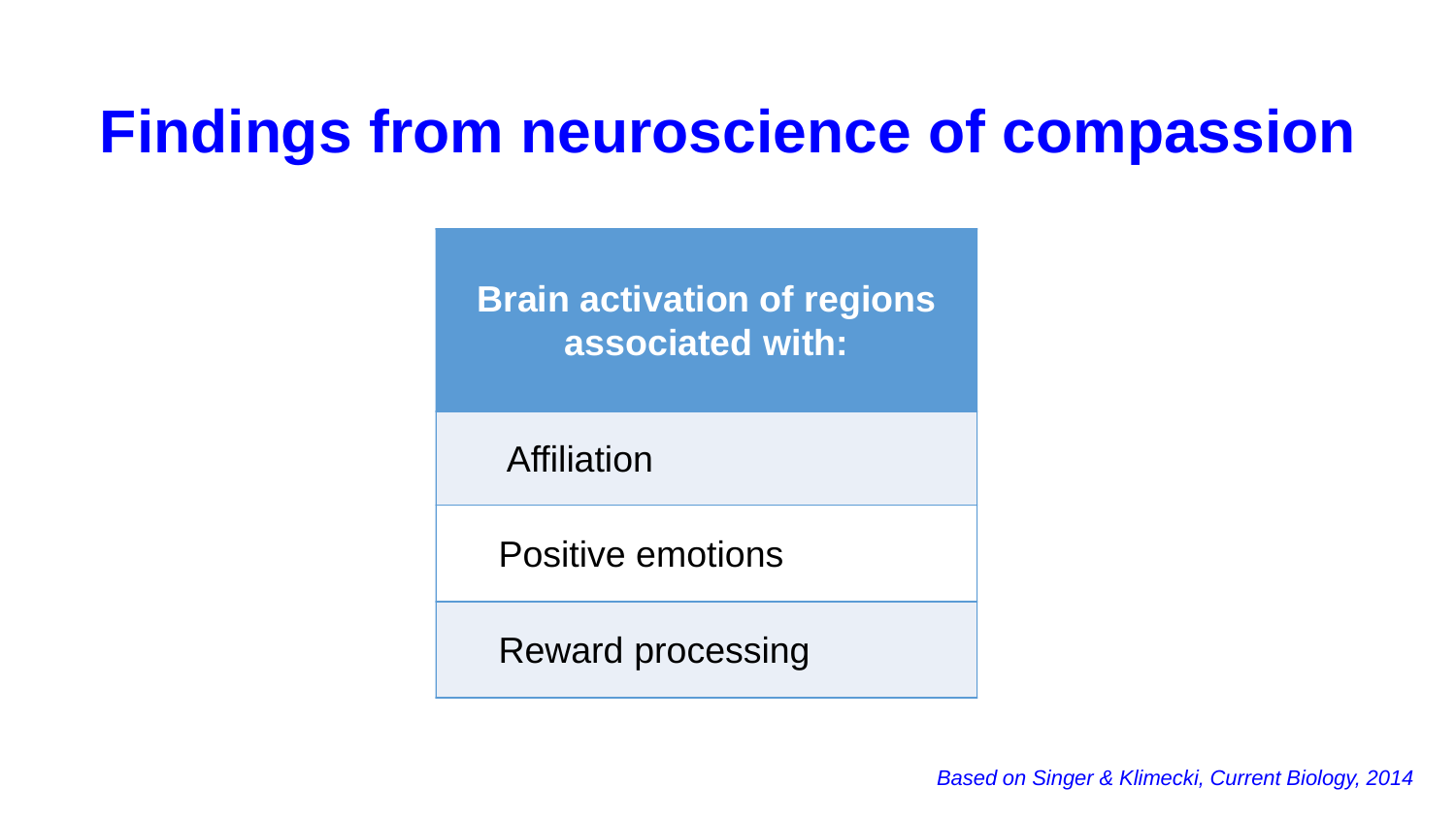**The importance of critical thinking**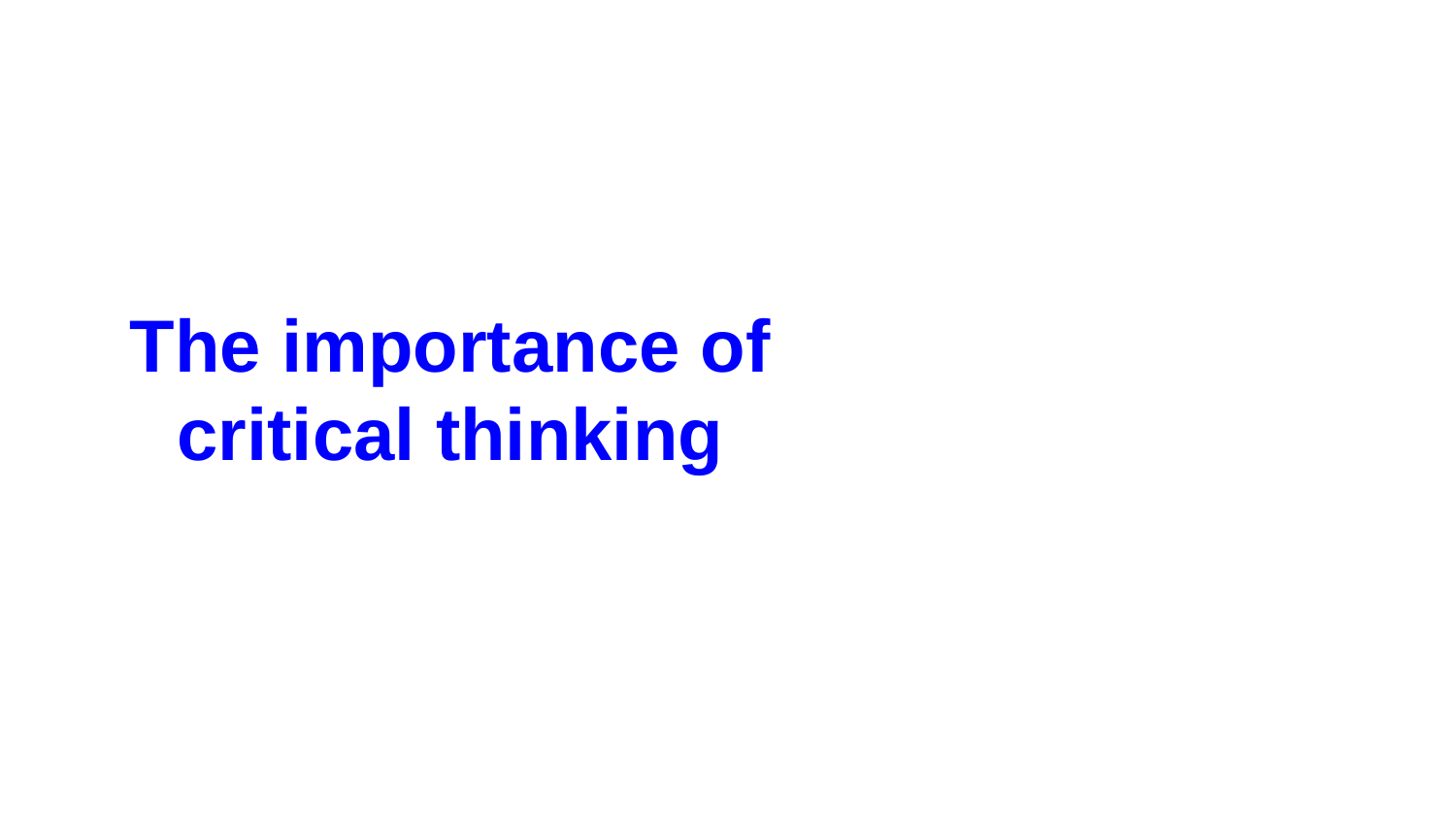## **Critical thinking**

### **Applications**

### Developing media literacy

ability to interpret media rather than take it at face value

- distinguishing 'fake news' from 'reality'
- recognising source and intent of media message

#### Challenging social biases

• distinguishing facts from beliefs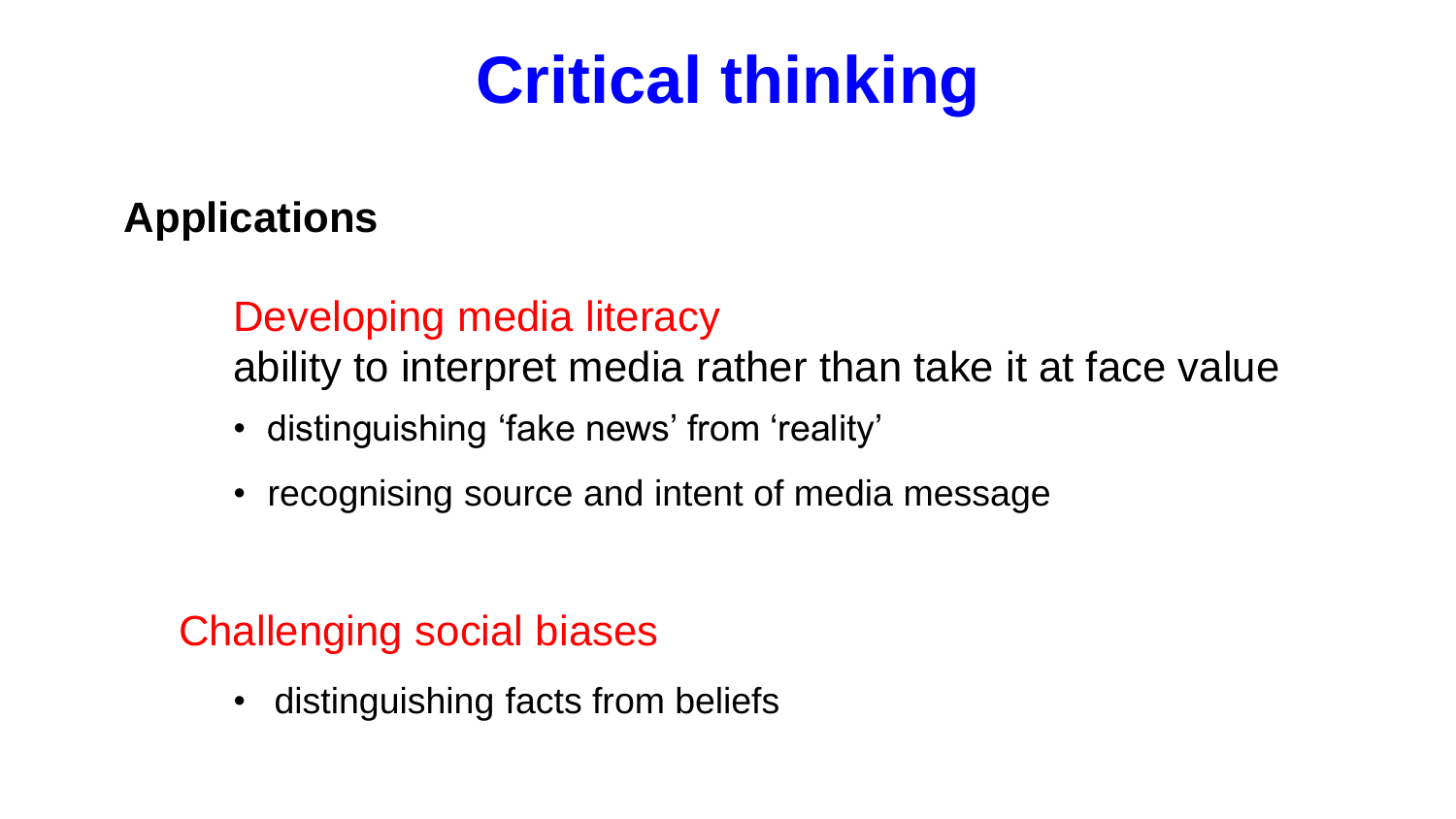## **Critical thinking**

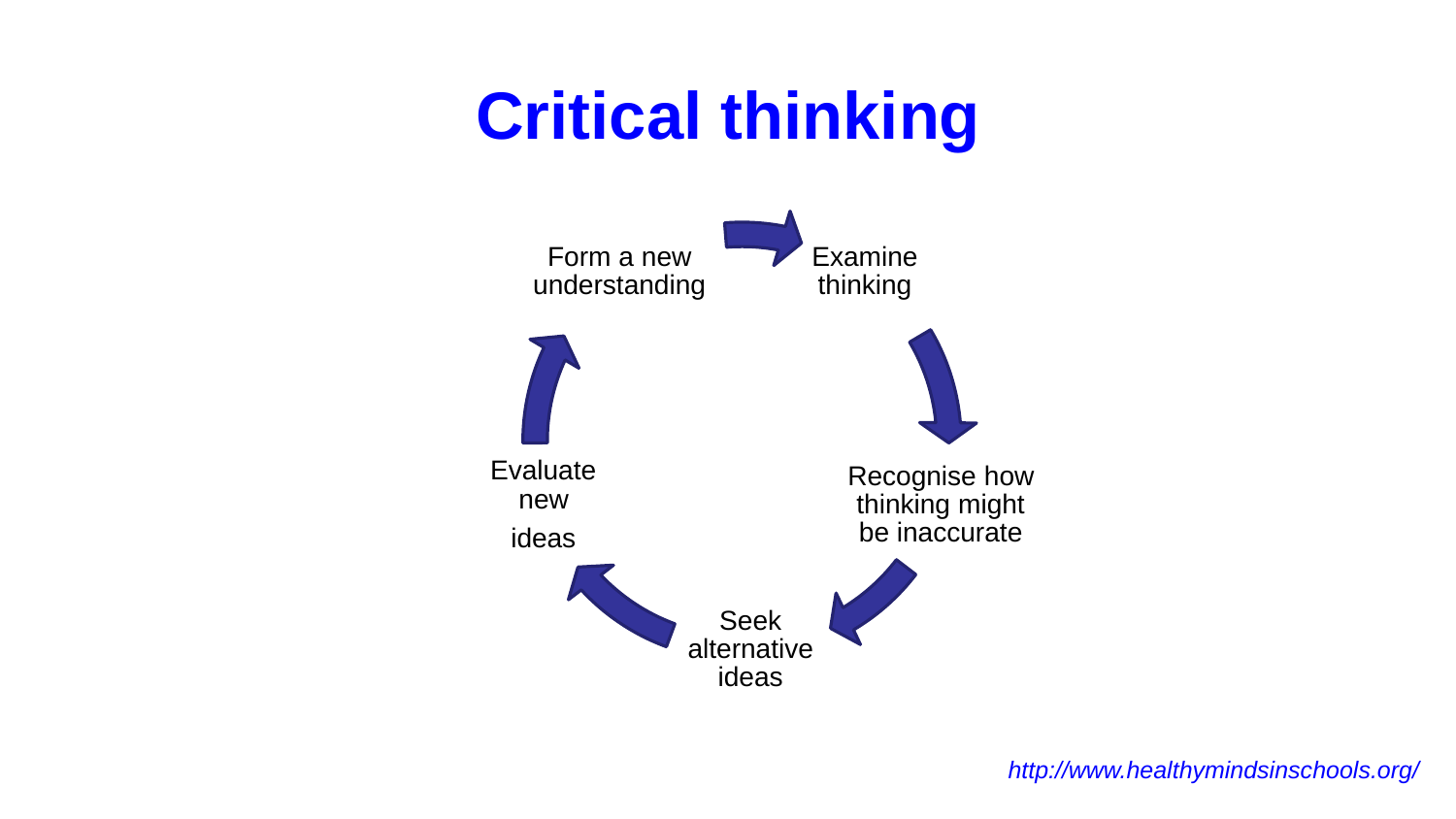# **Mindfulness and Critical Thinking**

## **Dispositional mindfulness is correlated with executive functions that underlie critical thinking.**

Noone et al, Frontiers in Psychology,2015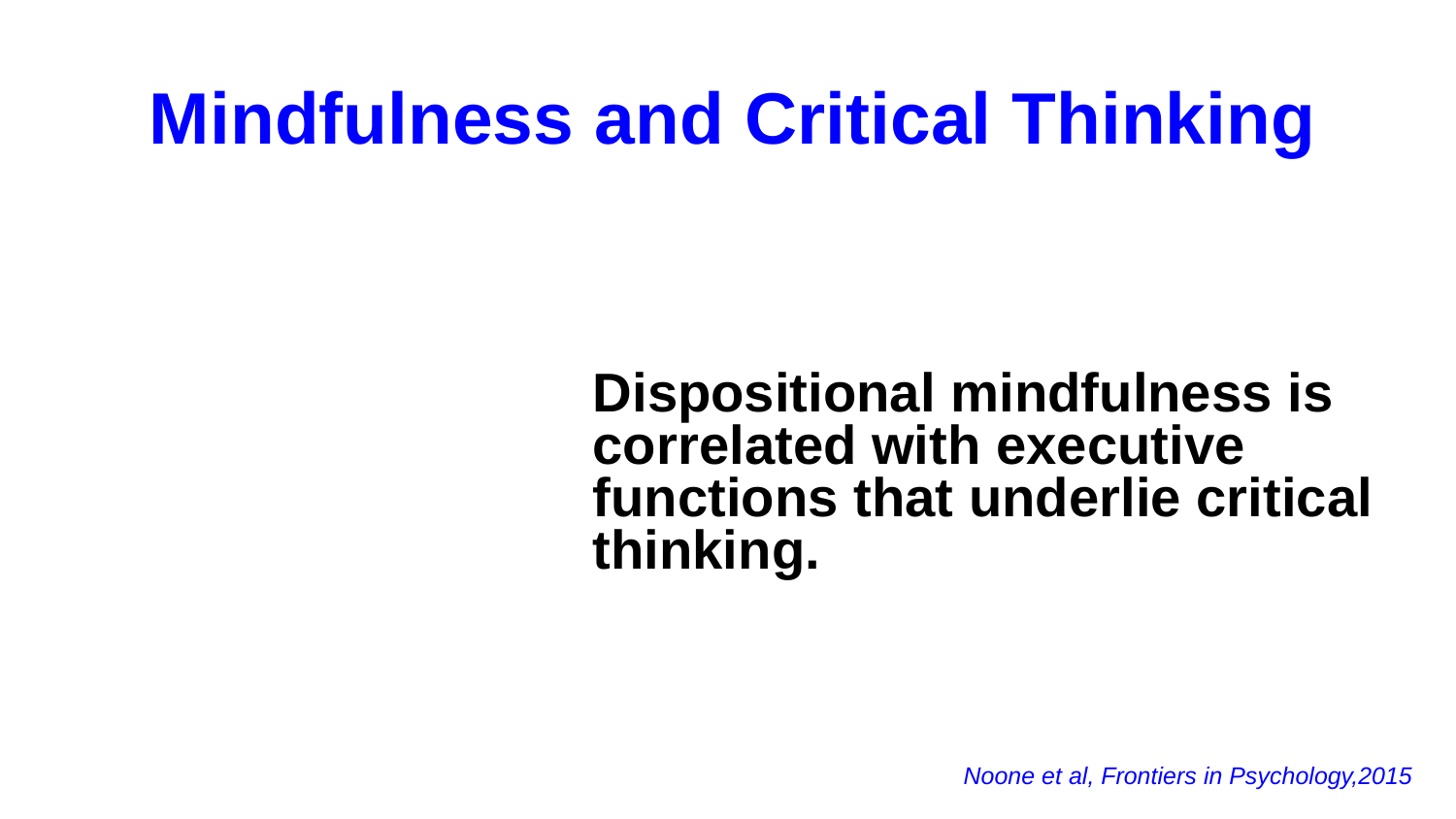## **What are the foundations of well-being?**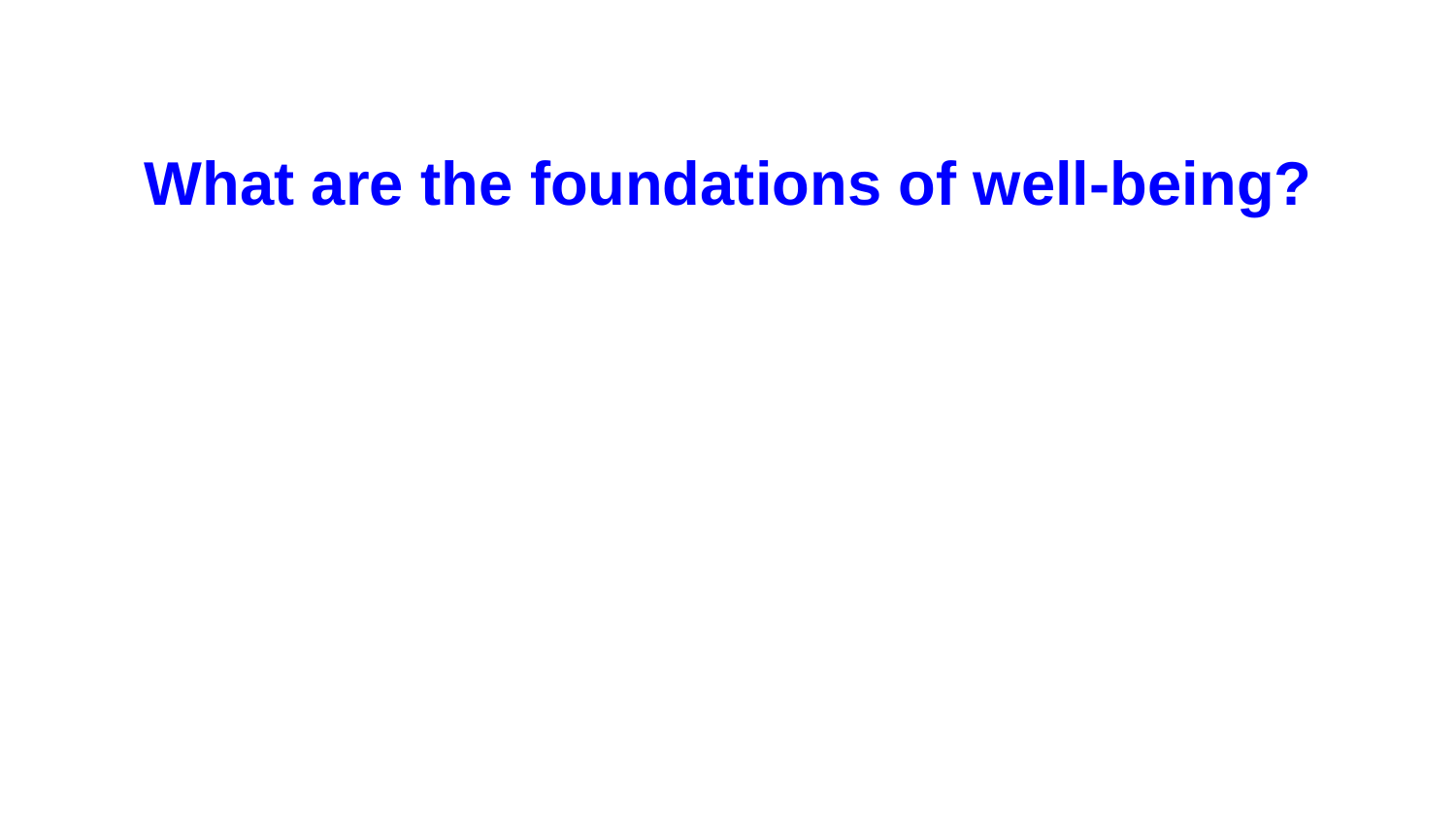## **Foundational skills for well-being in education**

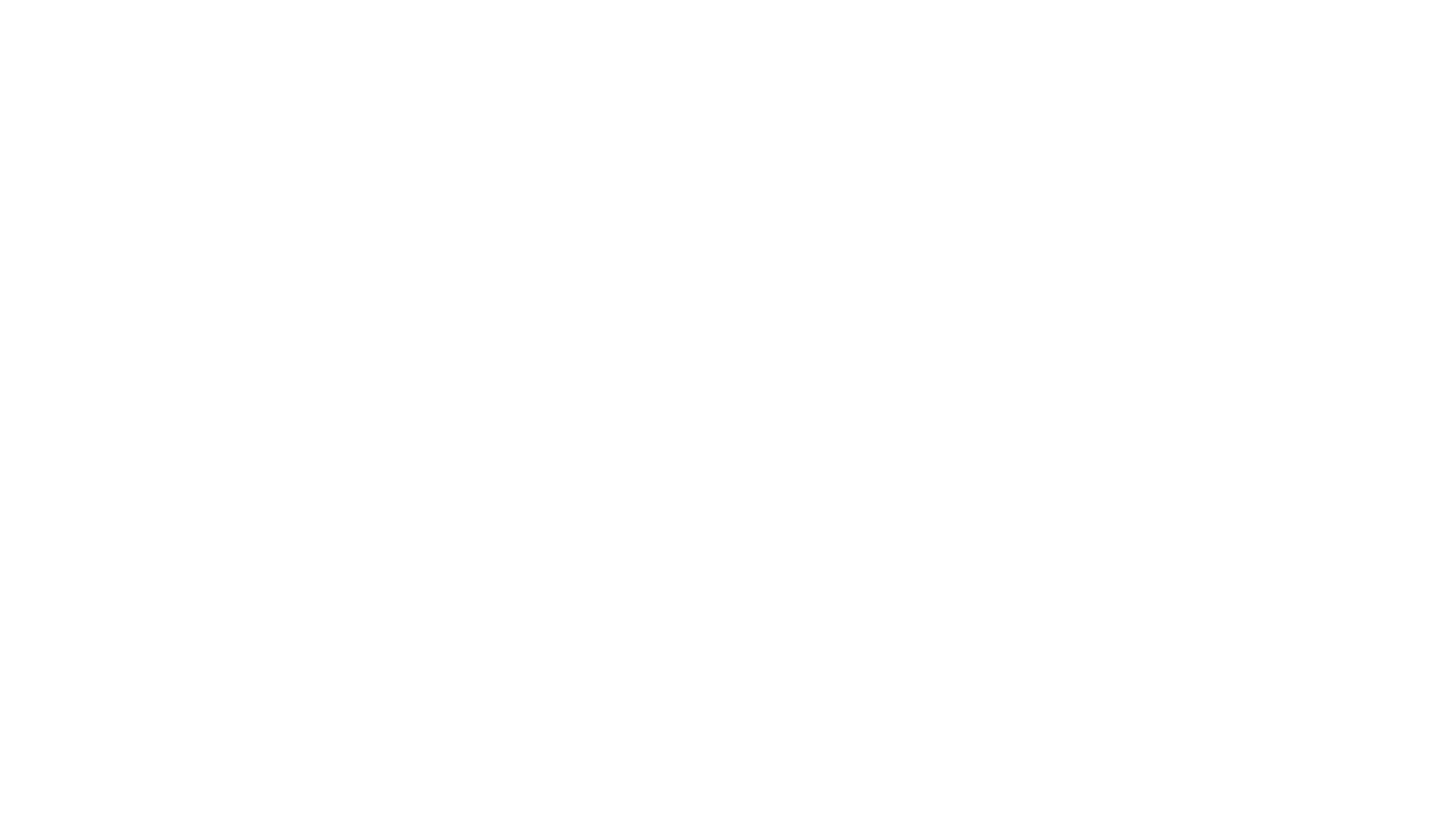## **Mindfulness practice**

Practicing mindfulness can create a peaceful space in our busy lives.

- Allows us to pause and reflect on our thoughts, feelings, bodily sensations, and surrounding environment, rather than reacting to them in a habitual manner.
- Enables us to make wiser choices about how to respond.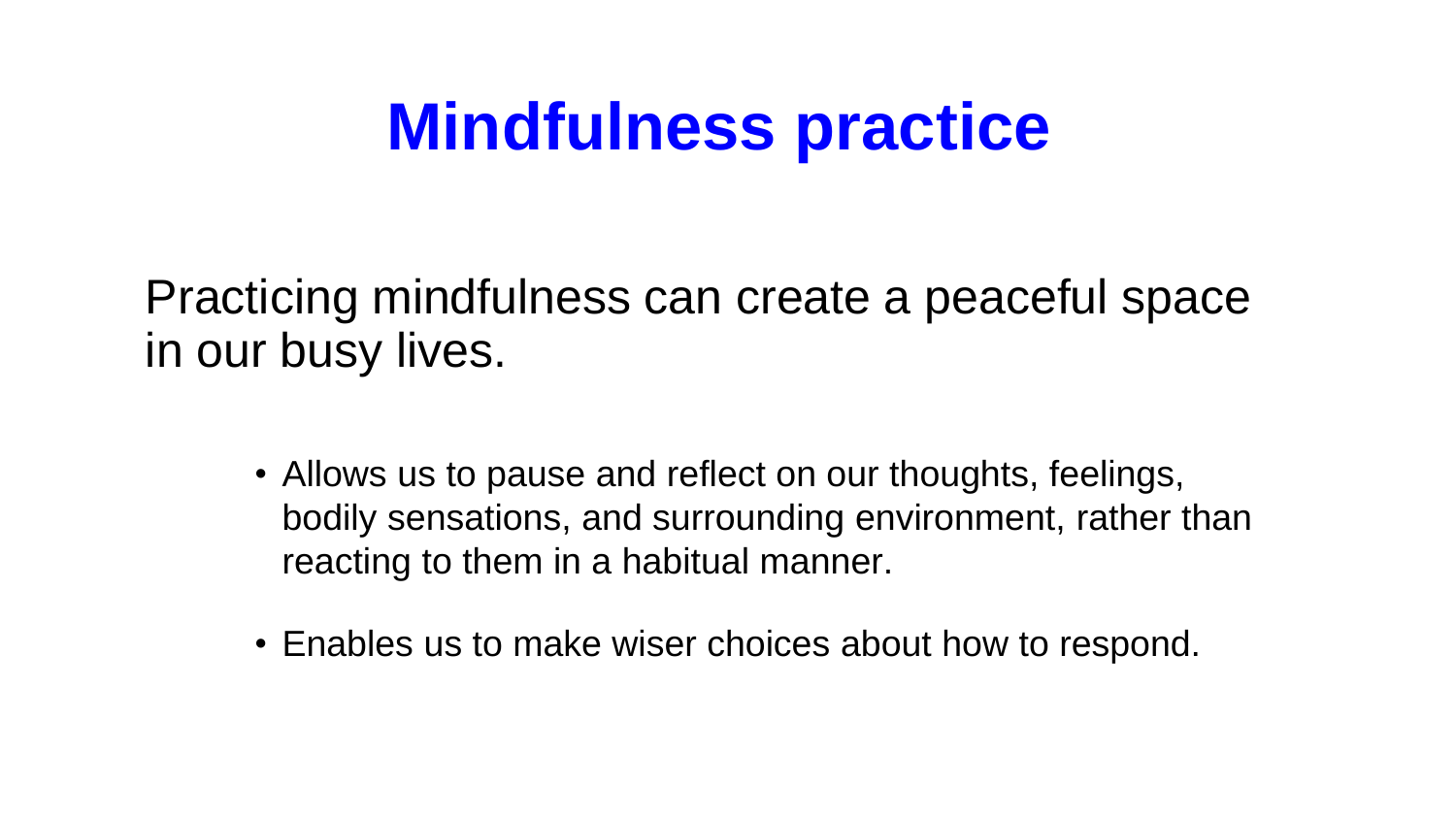#### **MYRIAD Trial Current Status**

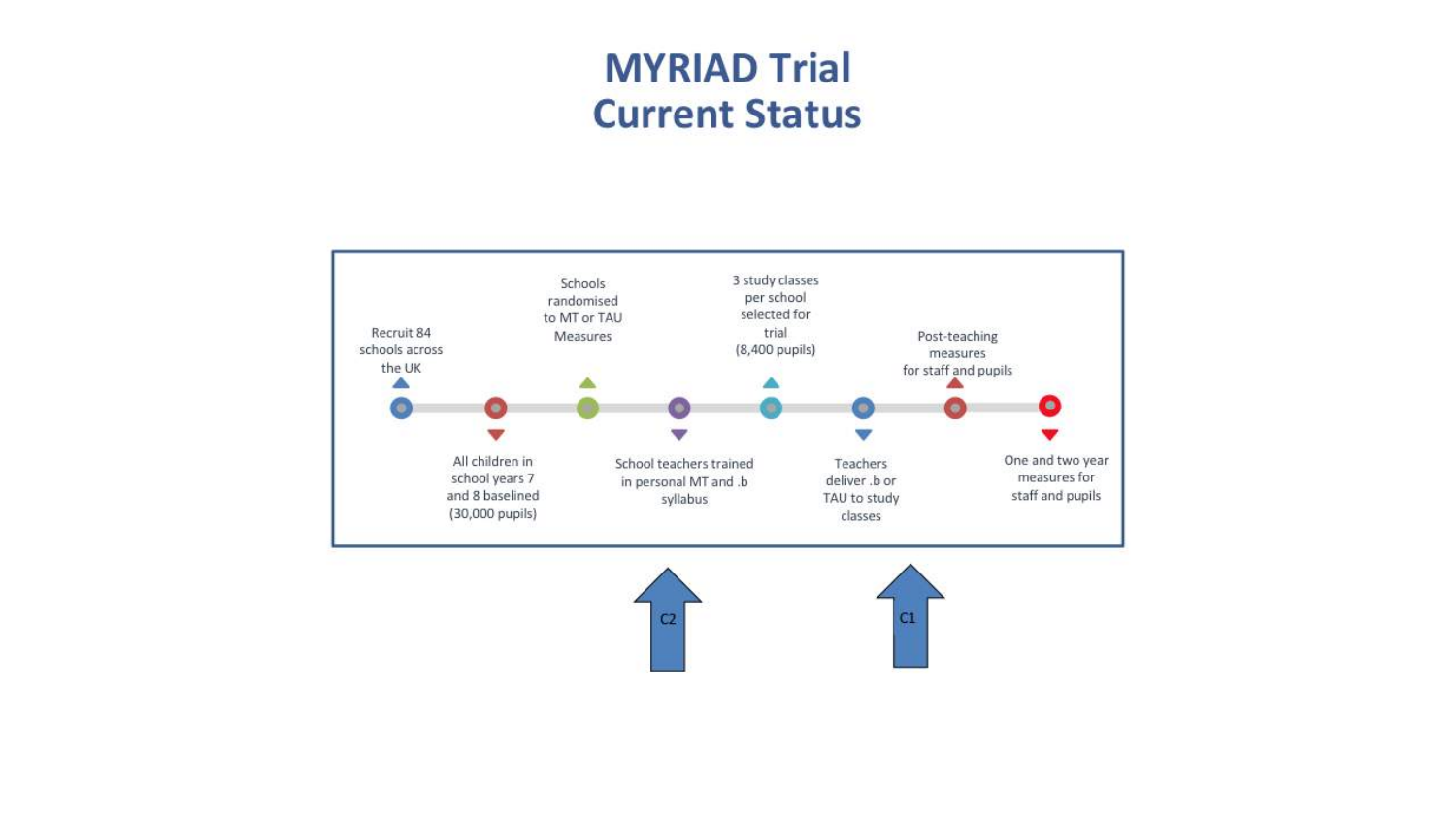